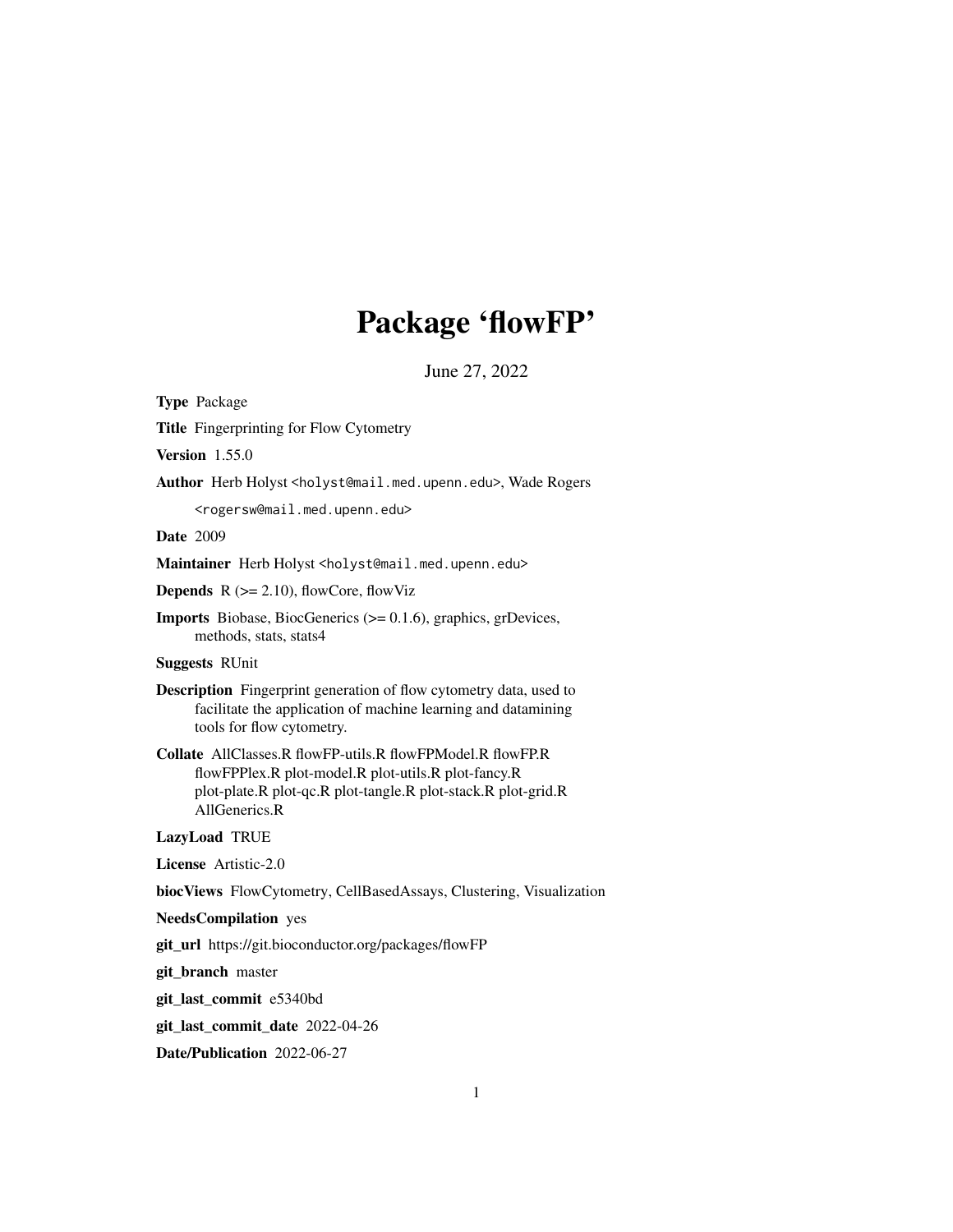# <span id="page-1-0"></span>R topics documented:

| $binBoundary-methods \dots \dots \dots \dots \dots \dots \dots \dots \dots \dots \dots \dots \dots \dots \dots \dots$<br>flowFPPlex<br>flowFPPlex-class<br>fs1<br>is.flowFP<br>Index |  | $\overline{2}$ |
|--------------------------------------------------------------------------------------------------------------------------------------------------------------------------------------|--|----------------|
|                                                                                                                                                                                      |  | 5              |
|                                                                                                                                                                                      |  | 6              |
|                                                                                                                                                                                      |  | 6              |
|                                                                                                                                                                                      |  | $\overline{7}$ |
|                                                                                                                                                                                      |  | 8              |
|                                                                                                                                                                                      |  | 10             |
|                                                                                                                                                                                      |  | 12             |
|                                                                                                                                                                                      |  | 14             |
|                                                                                                                                                                                      |  | 15             |
|                                                                                                                                                                                      |  | 16             |
|                                                                                                                                                                                      |  | 17             |
|                                                                                                                                                                                      |  | 18             |
|                                                                                                                                                                                      |  | 18             |
|                                                                                                                                                                                      |  | 19             |
|                                                                                                                                                                                      |  | 19             |
|                                                                                                                                                                                      |  | 20             |
|                                                                                                                                                                                      |  | 20             |
|                                                                                                                                                                                      |  | 21             |
|                                                                                                                                                                                      |  | 21             |
|                                                                                                                                                                                      |  | 21             |
|                                                                                                                                                                                      |  | 22             |
|                                                                                                                                                                                      |  | 22             |
|                                                                                                                                                                                      |  | 23             |
|                                                                                                                                                                                      |  | 25             |
|                                                                                                                                                                                      |  | 25             |
|                                                                                                                                                                                      |  | 25             |
|                                                                                                                                                                                      |  | 26             |
|                                                                                                                                                                                      |  | 26             |
|                                                                                                                                                                                      |  | 27             |
|                                                                                                                                                                                      |  |                |
|                                                                                                                                                                                      |  | 28             |

flowFP-package *Package overview*

# Description

This package is used to explore flow cytometry data through the use of *fingerprints*. The broad aim of the package is to transform flow cytometric data into a form amenable to algorithmic analysis tools. Thus, it is useful to think of flowFP as an intermediate step between the acquisition of high-throughput flow cytometric data and empirical modeling, machine learning and knowledge discovery.

A *fingerprint* is a feature vector meant to efficiently represent the multivariate probability distribution function for a flow cytometry data set. It is produced by first creating a data-relevant *model* of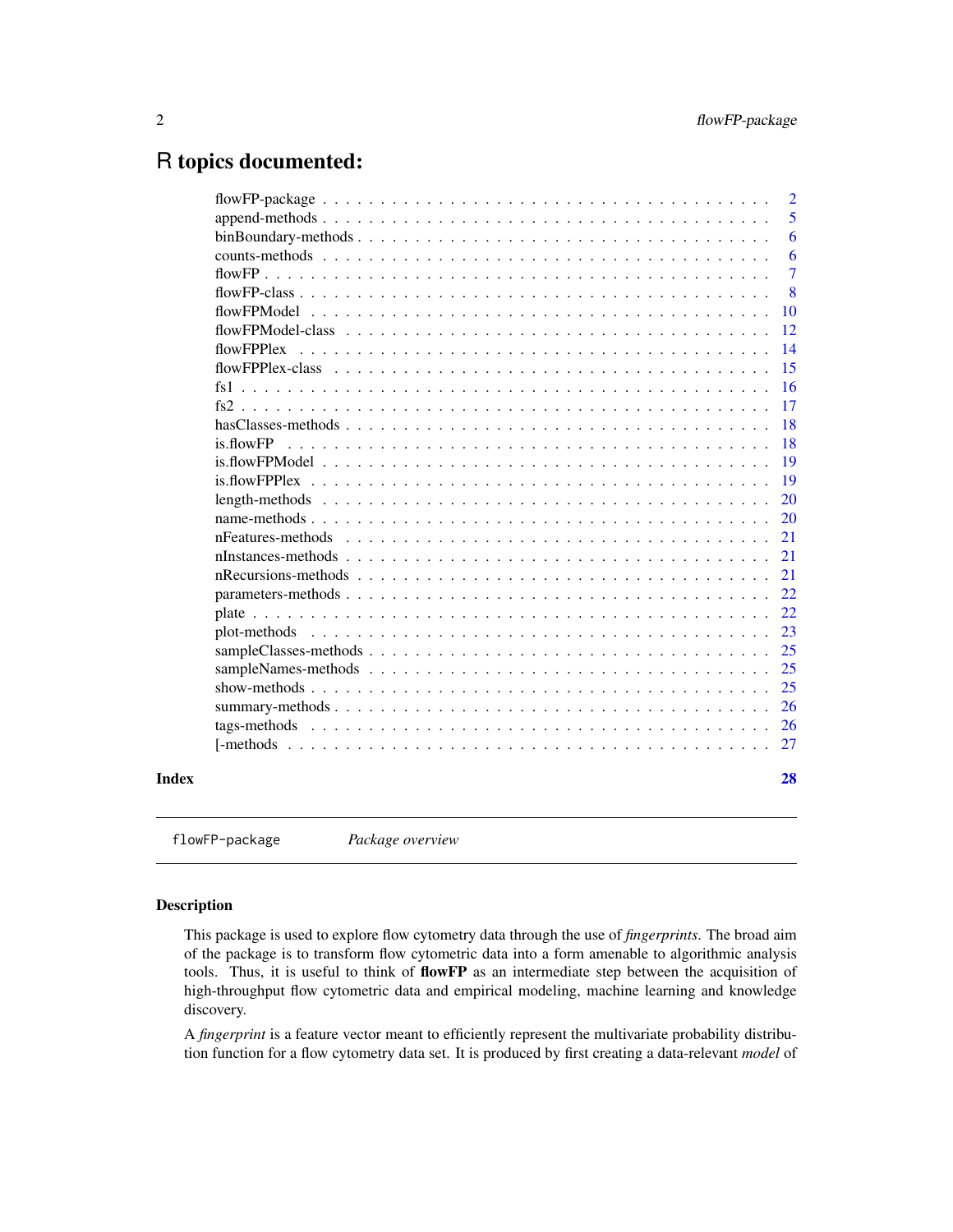<span id="page-2-0"></span>a space, and then applying the model to a dataset, thereby producing fingerprints. Model creation is done through the [flowFPModel](#page-9-1) constructor which can be customized via function arguments. After the model is built, it can be applied to arbitrary [flowFrames](#page-0-0) or [flowSets](#page-0-0) using the [flowFP](#page-6-1) constructor. The resulting S4 object implements plotting and summary methods that allow the user to compare and contrast instances, using the flowFPModel as a sort of basis representation, akin for example to trigonometric functions in a Fourier Transform.

This package is closely integrated with flowCore. You will want to become familiar with it in order to effectively use flowFP.

# Details

| Package:        | flowFP                                                                |
|-----------------|-----------------------------------------------------------------------|
| Type:           | Package                                                               |
| Version:        | 1.1.2                                                                 |
| Depends:        | $R \geq 2.5.0$ , flowCore, flowViz                                    |
| Collate:        | flowFPModel.R flowFP.R                                                |
| Bioinformatics: | Flowcytometry, CellBasedAssays, Clustering, Statistics, Visualization |
| License:        | Artistic-2.0                                                          |
| Built:          | $R$ 2.8.0; unix                                                       |
|                 |                                                                       |

#### Classes

 $f$ lowFPModel-class is the fundamental class for the  $f$ how $\bf FP$  package. It represents the multivariate probability distribution function for a flow cytometry data set. Information is maintained in a number of slots, which should only be accessed through methods, described below, not by direct use of the @ operator. For a complete detailed list of slot names and descriptions look at the [flowFPModel-class](#page-11-1) help page.

[flowFP-class](#page-7-1) extends the flowFPModel and contains additional slots to record the assignment to and number of events in the bins of a flowFPModel. Methods are supplied to retrieve and visualize the the contents of a flowFP.

[flowFPPlex-class](#page-14-1) is a container for a set of congruent flowFP objects (by congruent, we mean that each flowFP is a description of the same set of instances). When constructing or appending flowFPs into a plex, simple error checking is done to ensure each instance in each flowFP is equivalent. Both the sampleNames and the sampleClasses slots are consulted for internal consistency. An error is generated if any of the flowFPs to be joined in a plex contain different sampleNames and/or sampleClasses.

# **Constructors**

[flowFPModel](#page-9-1) is the constructor for this class.

flowFPModel(fcs, name="Default Model", parameters=NULL, nRecursions="auto", dequantize=TRUE, sampleSize=NULL)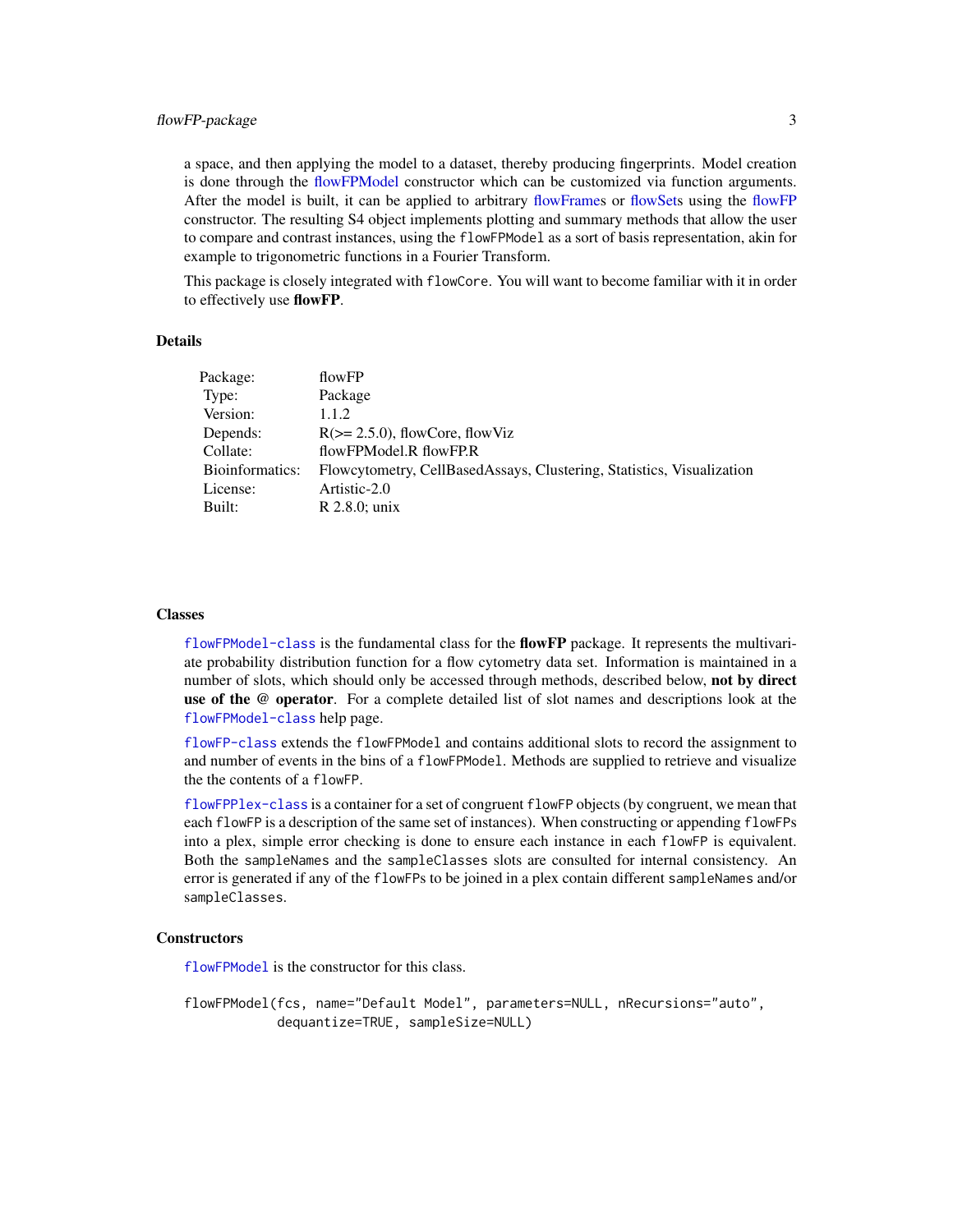<span id="page-3-0"></span>

| fcs         | Either an flowFrame or a flowSet used to create the model.           |
|-------------|----------------------------------------------------------------------|
| name        | Name given the model.                                                |
| parameters  | Parameters to consider when constructing the model.(e.g. $c(1,5)$ ). |
| nRecursions | The number of level of recursive subdivision.                        |
| dequantize  | Setting this value causes a small incremental value to be added      |
|             | to each event starting with 1e-8. This effectively reduces the       |
|             | number of duplicate values to break ties when binning.               |
| sampleSize  | The max number of events to use out of each fcs file in a            |
|             | flowFrame or flowSet.                                                |

[flowFP](#page-6-1) is the constructor for this class.

flowFP(fcs, model=NULL, sampleClasses=NULL, ...)

| Either an flowFrame or a flowSet used to create the fingerprint.     |
|----------------------------------------------------------------------|
| A model created using flowFPModel or NULL in which case              |
| a model will be created from the fcs data supplied.                  |
| List of sample class names to be assigned in order to the instances. |
| If the model is NULL the parameters are passed through to            |
| flowFPModel.                                                         |
|                                                                      |

[flowFPPlex](#page-13-1) is the constructor for this class.

```
flowFPPlex(fingerprints=NULL)
```

| fingerprints Either an single flowFP or a list of flowFPs              |
|------------------------------------------------------------------------|
| (e.g. fingerprints = $c$ (fp1, fp2)). All of the fingerprints          |
| must share the same sample names, and class names (or no class names). |

# Note

For further information please see the vignette.

# Author(s)

Herb Holyst <<holyst@mail.med.upenn.edu>>, Wade Rogers <<rogersw@mail.med.upenn.edu>>

# References

M. Roederer, et. al. (2001) Probability Binning Comparison: A Metric for Quantitating Multivariate Distribution Differences, *Cytometry* 45, 47-55.

W. Rogers et. al. (2008) Cytometric Fingerprinting: Quantitative Characterization of Multivariate Distributions, *Cytometry Part A* 73, 430-441.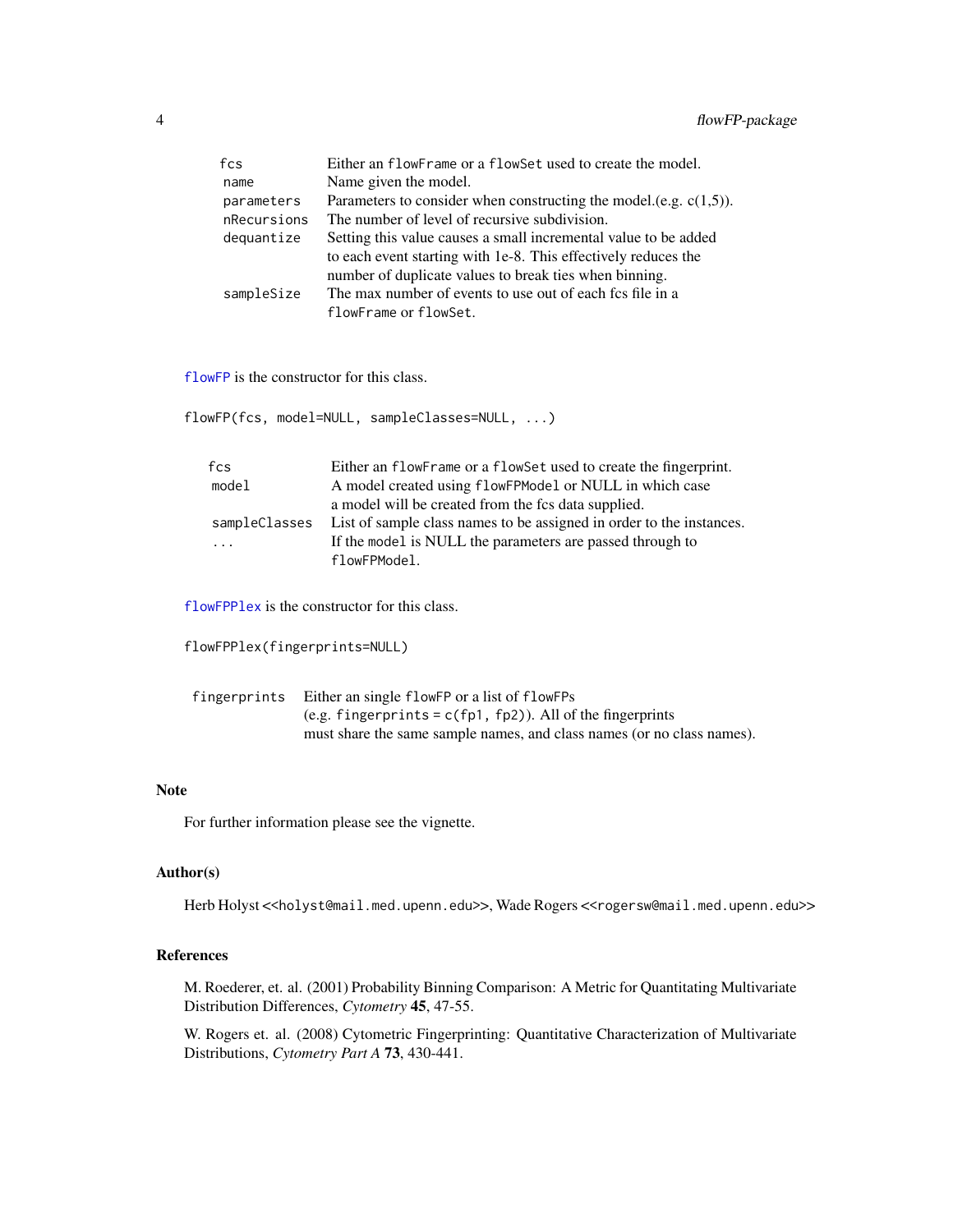# <span id="page-4-0"></span>append-methods 5

# See Also

flowCore, flowViz

# Examples

# load a flowSet to use as an example. library(flowFP)

<span id="page-4-1"></span>append-methods *Methods to append flowFP fingerprints to a flowFPPlex*

#### **Description**

This method joins one or more [flowFP](#page-6-1) objects into a [flowFPPlex](#page-13-1). Conceptually, each instance's fingerprint feature vector is extended. An error will occur if the sample names and the class names differ. If we imagine the fingerprints as a matrix where columns are features and the rows are instances, this method binds the columns onto the existing fingerprint matrix.

# Details

These methods append one or more fingerprints into a flowFPPlex.

#### Methods

append(x, values, after=length(x))

[flowFPPlex](#page-13-1) methods:

- $x =$  "flowFPPlex", values = "flowFP", after = length( $x \otimes f$  fingerprints) Appends a fingerprint onto a flowFPPlex.
- $x =$  "flowFPPlex", values = "list", after = length( $x \circledcirc$  fingerprints) Appends a list of fingerprints to a flowFPPlex.
- $x =$  "flowFPPlex", values = "flowFPPlex", after = length( $x \circledcirc$  fingerprints) Combines two flowFPPlexes into one.

# Author(s)

Herb Holyst <<holyst@mail.med.upenn.edu>>, Wade Rogers <<rogersw@mail.med.upenn.edu>>

# See Also

[flowFPPlex](#page-13-1) [sampleNames](#page-24-1) [sampleClasses](#page-24-2)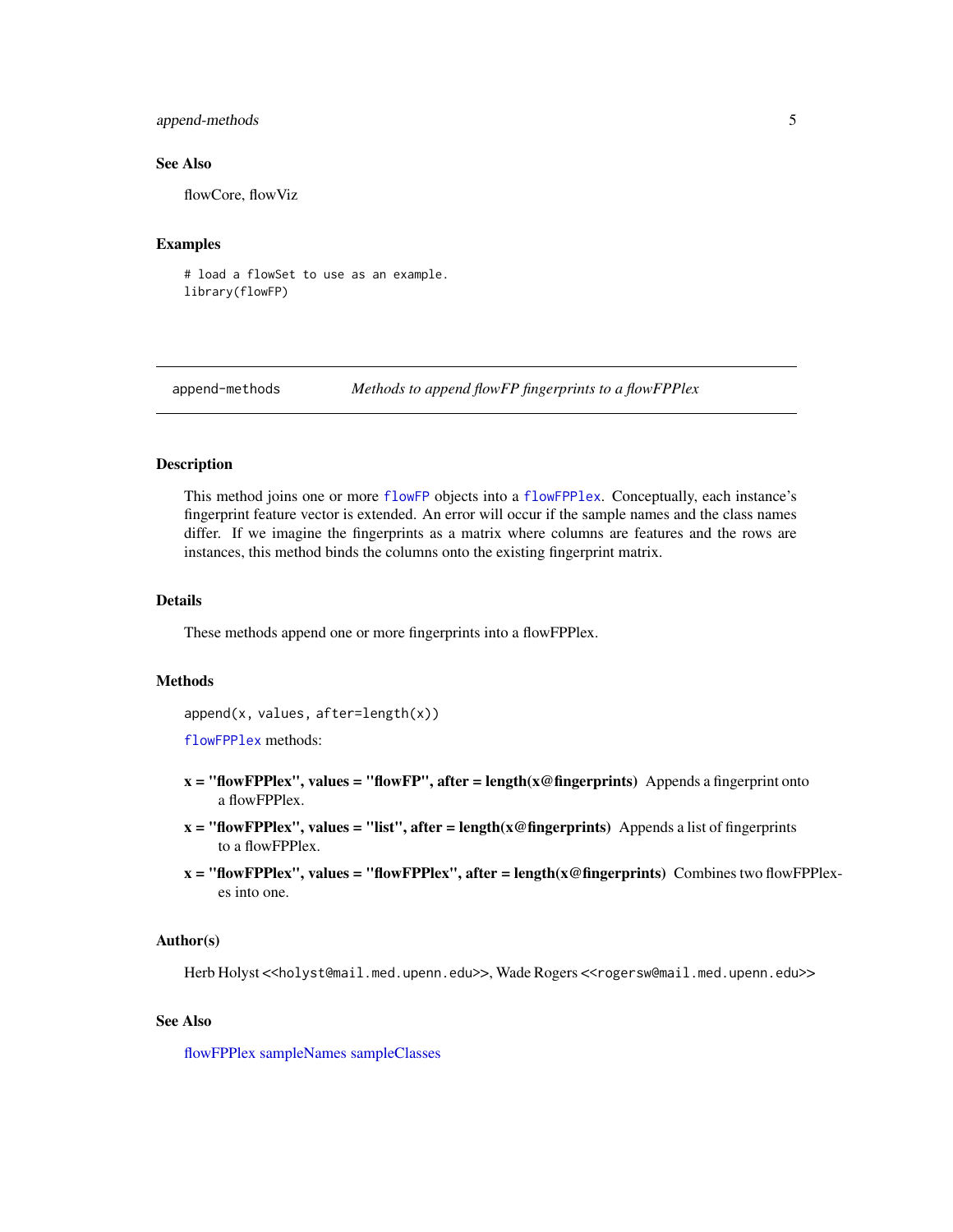#### Examples

```
data(fs1)
fp1 = flowFP(fs1, name="fingerprint 1")
fp2 = flowFP(fs1, name="fingerprint 2")
plex = flowFPPlex(fp1)
plex = append(plex, fp2)
plex
```
binBoundary-methods *Return bin boundaries for a flowFPModel*

# Description

These methods return the bin boundaries as a list. The number of list elements is equal to the number of features in the fingerprint. Each boundary has two points, lower left (called ll) and upper right (called ur). The dimensionality of ll and ur is the dimensionality of the flowFrame or flowSet used to construct the object.

# Methods

binBoundary(object)

object = "flowFP" This method returns the bin boundaries from the underlying flowFPModel.

object = "flowFPModel" This Method returns the flowFPModel bin boundaries.

counts-methods *Method for getting fingerprint data.*

#### <span id="page-5-1"></span>**Description**

These read-only methods retrieve data out of a fingerprint in three different transformations: "raw", "normalized", "log2norm".

#### Details

Transformations: There are three representations of the data that the user has access to, "raw" is the number of events in each bin, "normalized" is the ratio of the number of events divided by the expected number (the expected number of events is calculated by dividing the total number of events in the instance used to make the fingerprint by the number of features in the fingerprint). "log2norm" is the log2 of the normalized values.

<span id="page-5-0"></span>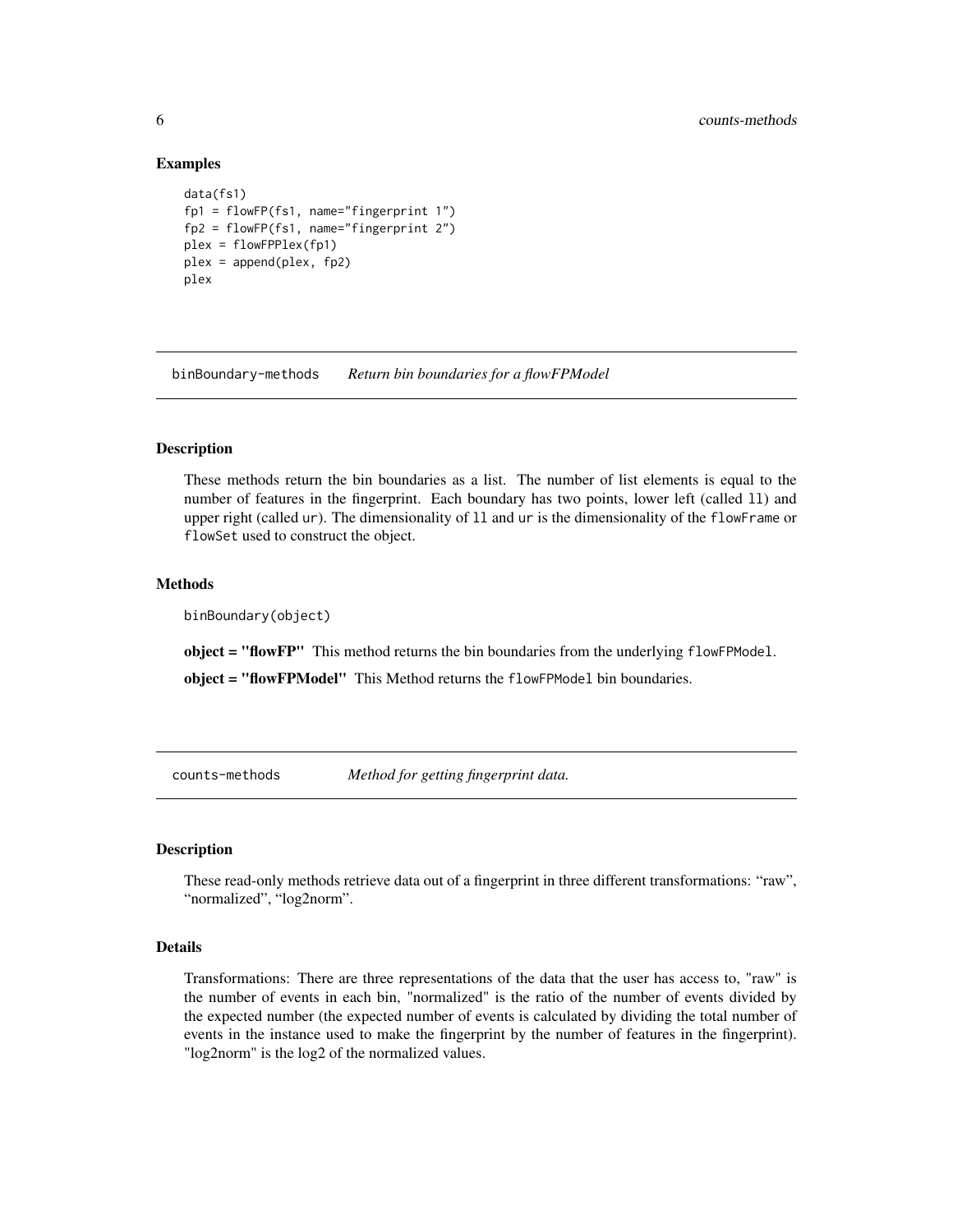# <span id="page-6-0"></span> $f$ low $FP$  7

# Methods

counts(object, transformation=c("raw", "normalized", "log2norm")

- object = "flowFP" This method returns a feature vector for each instance in the flowFP, the user can change the way the features are represented, by using the transformation argument. see below.
- object = "flowFPPlex" For a flowFPPlex the code assembles all of the counts matrices from all of the flowFP contained in the flowFPPlex.

<span id="page-6-1"></span>

flowFP *Fingerprint constructor*

# Description

Constructor for [flowFP-class.](#page-7-1)

# Usage

 $flowFP(fcs, model = NULL, sampleClasses = NULL, ...)$ 

# Arguments

| fcs           | A flowFrame or flowSet for which fingerprint(s) are desired.                                                                                                          |
|---------------|-----------------------------------------------------------------------------------------------------------------------------------------------------------------------|
| model         | A model generated with the flowFPModel constructor, or <i>NULL</i> , if <i>NULL</i> , a<br>default model will be silently generated from all instances in $x$ .       |
| sampleClasses | An optional character vector describing modeling classes. If supplied, there<br>must be exactly one element for each $flowFrame$ in the flowSet in $x$ (see Details). |
| $\ddots$      | If model is <i>NULL</i> , additional arguments are passed on to the model constructor.<br>see flowFPModel for details.                                                |

# Details

A flowFP object is a reduced representation of a [flowFrame](#page-0-0) or [flowSet](#page-0-0) with respect to a [flowFP-](#page-9-1)[Model.](#page-9-1) The model is derived by finding multivariate regions containing (nearly) equal numbers of events in a training set using one or more user-specified parameters (*e.g.* CD45 and Side Scatter). The resulting  $flowFP$  represents the probability (i.e. number of events) of the instance(s) in  $x$  in each of the bins in the underlying model.

This representation is carried in a slot (called *counts*) in the object, a matrix in which each row corresponds ordinally to the *flowFrames* in *x*. Note that if *x* is a *flowFrame* and not a *flowSet*, the counts matrix will have only 1 row. In any case, each row of the matrix is an individual fingerprint, where the fingerprint elements (columns) have a one-to-one correspondence with the bins in the underlying *model*.

Another slot in the *flowFP* object describes the bin index for each event, allowing the user to select events according to their membership in bins. Think of this as "micro-gating".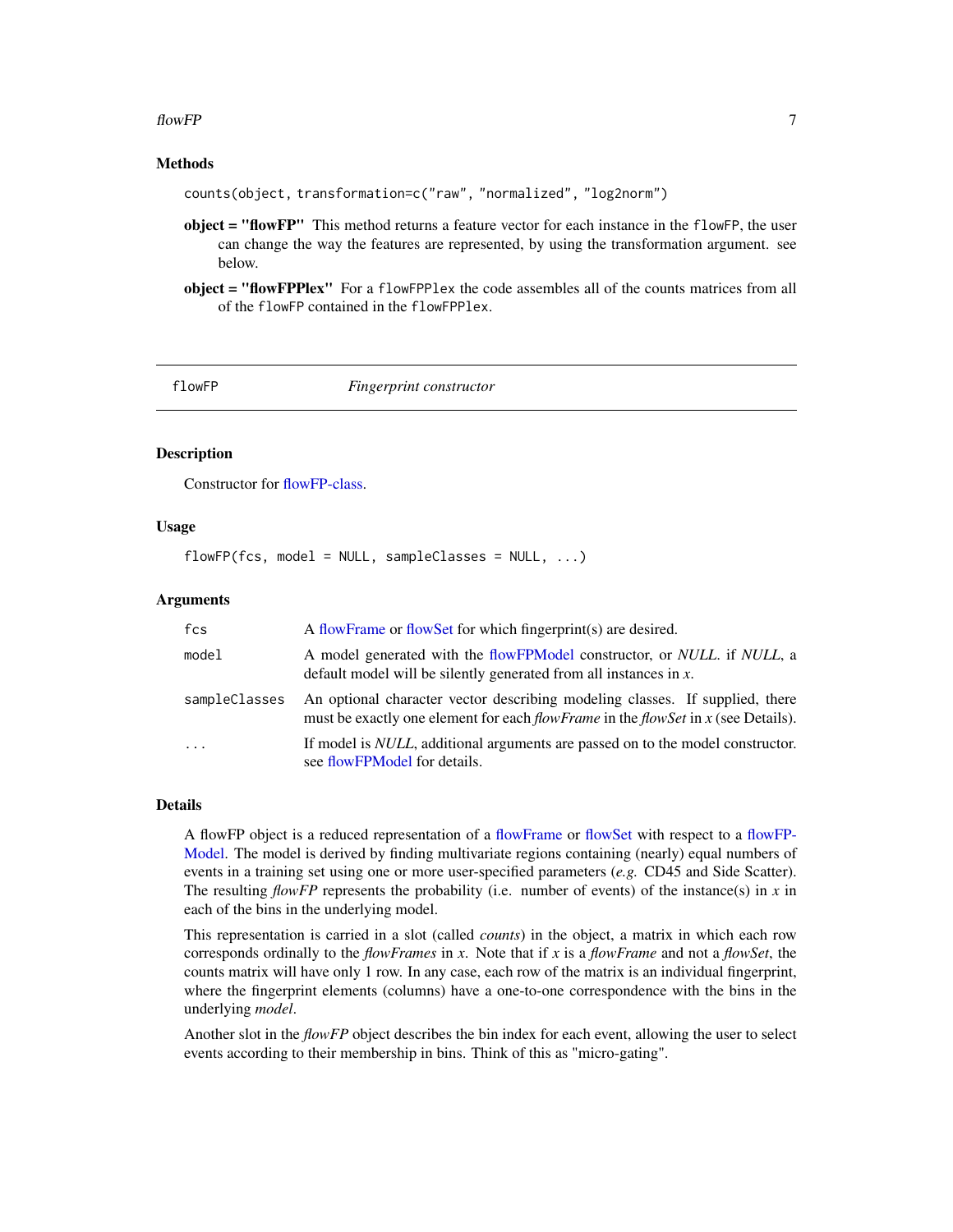# <span id="page-7-0"></span>Value

An instance of an object of type *flowFP*.

# Author(s)

Herb Holyst <<holyst@mail.med.upenn.edu>>, Wade Rogers <<rogersw@mail.med.upenn.edu>>

# References

M. Roederer, et. al. (2001) Probability Binning Comparison: A Metric for Quantitating Multivariate Distribution Differences, *Cytometry* 45, 47-55.

W. Rogers et. al. (2008) Cytometric Fingerprinting: Quantitative Characterization of Multivariate Distributions, *Cytometry Part A* 73, 430-441.

#### See Also

[flowFP-class,](#page-7-1) [flowFP,](#page-6-1) [flowFPModel-class,](#page-11-1) [flowFPModel](#page-9-1)

#### Examples

```
# load a flowSet to use as an example.
# fs <- read.flowSet(your fcs files...)
data(fs1)
model <- flowFPModel(fs1, parameters=c(4,5), nRecursions=6)
fp <- flowFP(fs1, model)
plot(fp)
```
<span id="page-7-1"></span>flowFP-class *Fingerprint class description.*

# **Description**

This class represents fingerprints generated from a model derived from a [flowFrame](#page-0-0) or [flowSet.](#page-0-0)

#### Objects from the Class

Objects are created by calling the constructor [flowFP.](#page-6-1)

## Slots

counts: This matrix is organized such that rows correspond to individual *flowFrame*s, and columns to the bins in the underlying flowFPModel. A matrix element thus represents the number of events in a single bin from a single *flowFrame*. The sum of each row will equal the total number of events in the corresponding *flowFrame*.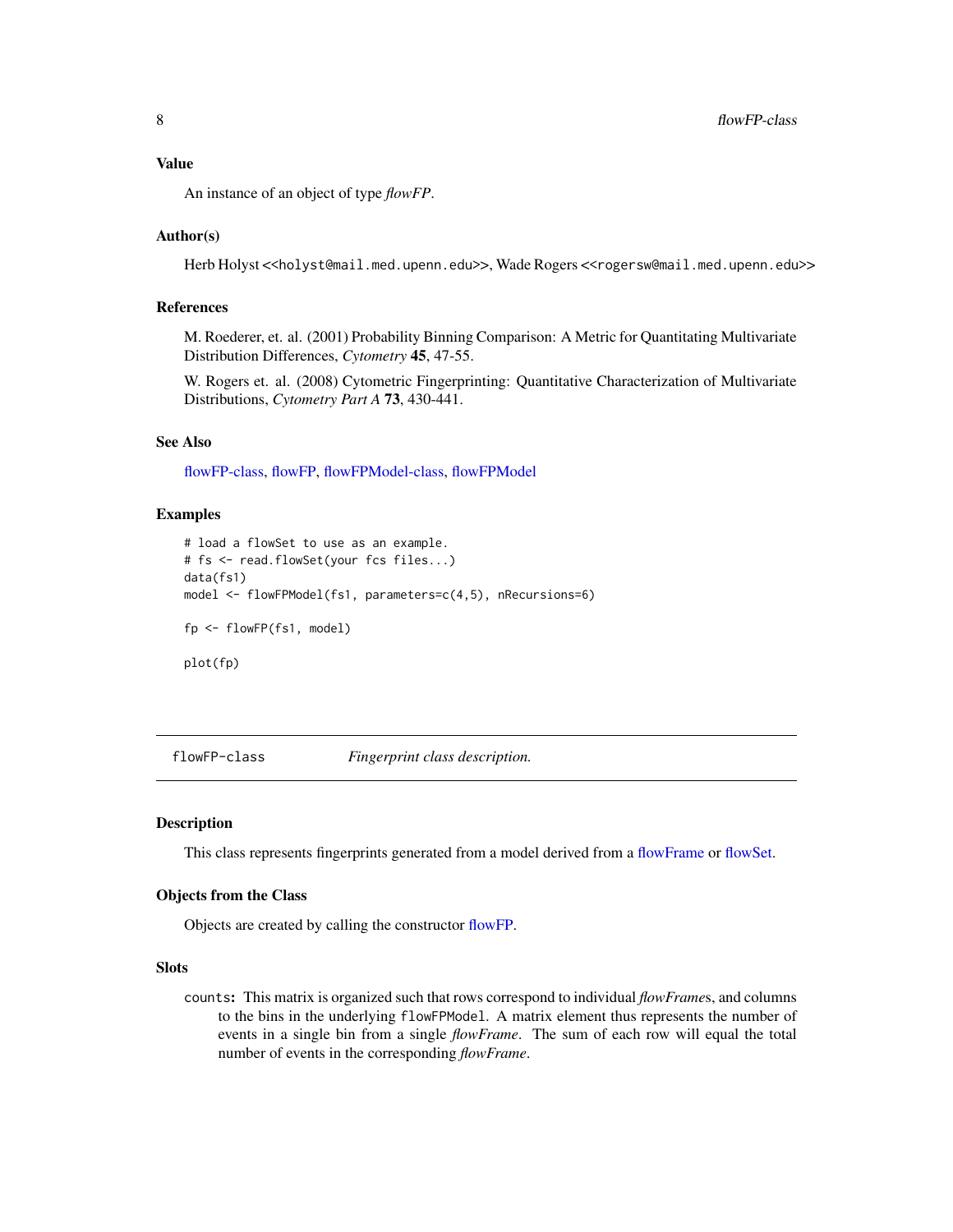- <span id="page-8-0"></span>tags: This list specifies the bin number to which each event is assigned. There is a list element for each instance in the object. Each list element is a integer vector whose length is the number of events in the corresponding *flowFrame*.
- sampleNames: Names of instances, taken from the flowSet on construction.
- sampleClasses: Factor object describing the category of each instance. (e.g. "Normal" or "Diseased")

name: Inherited from [flowFPModel.](#page-9-1)

parameters: Inherited from [flowFPModel.](#page-9-1)

nRecursions: Inherited from [flowFPModel.](#page-9-1)

trainingSet: Inherited from [flowFPModel.](#page-9-1)

trainingSetParams: Inherited from [flowFPModel.](#page-9-1)

dequantize: Inherited from [flowFPModel.](#page-9-1)

split\_val: Inherited from [flowFPModel.](#page-9-1)

split\_axis: Inherited from [flowFPModel.](#page-9-1)

binBoundary: Inherited from [flowFPModel.](#page-9-1)

.cRecursions: Inherited from [flowFPModel.](#page-9-1)

.tmp\_tags: Inherited from [flowFPModel.](#page-9-1)

#### Extends

Class [flowFPModel,](#page-11-1) directly.

# Methods

[ Used to select a subset of a fingerprint object.

counts Returns the counts matrix of a fingerprint object. See [counts.](#page-5-1)

length Returns the number of instances in the fingerprint object.

nbins Returns the number of bins (equal to 2^nRecursions) in the fingerprint object.

sampleClasses Returns the sampleClasses slot of the fingerprint object.

- sampleClasses<- Set method for the sampleClasses slot of the fingerprint object. Note that the length of the provided object must be equal to the number of instances in the fingerprint object. If the provided object is not a factor it will be coerced to one.
- tags Returns the tags slot. See [tags.](#page-25-1)

show Shows the contents of the fingerprint object.

summary Gives a summary of the fingerprint object.

#### Author(s)

Herb Holyst <<holyst@mail.med.upenn.edu>>, Wade Rogers <<rogersw@mail.med.upenn.edu>>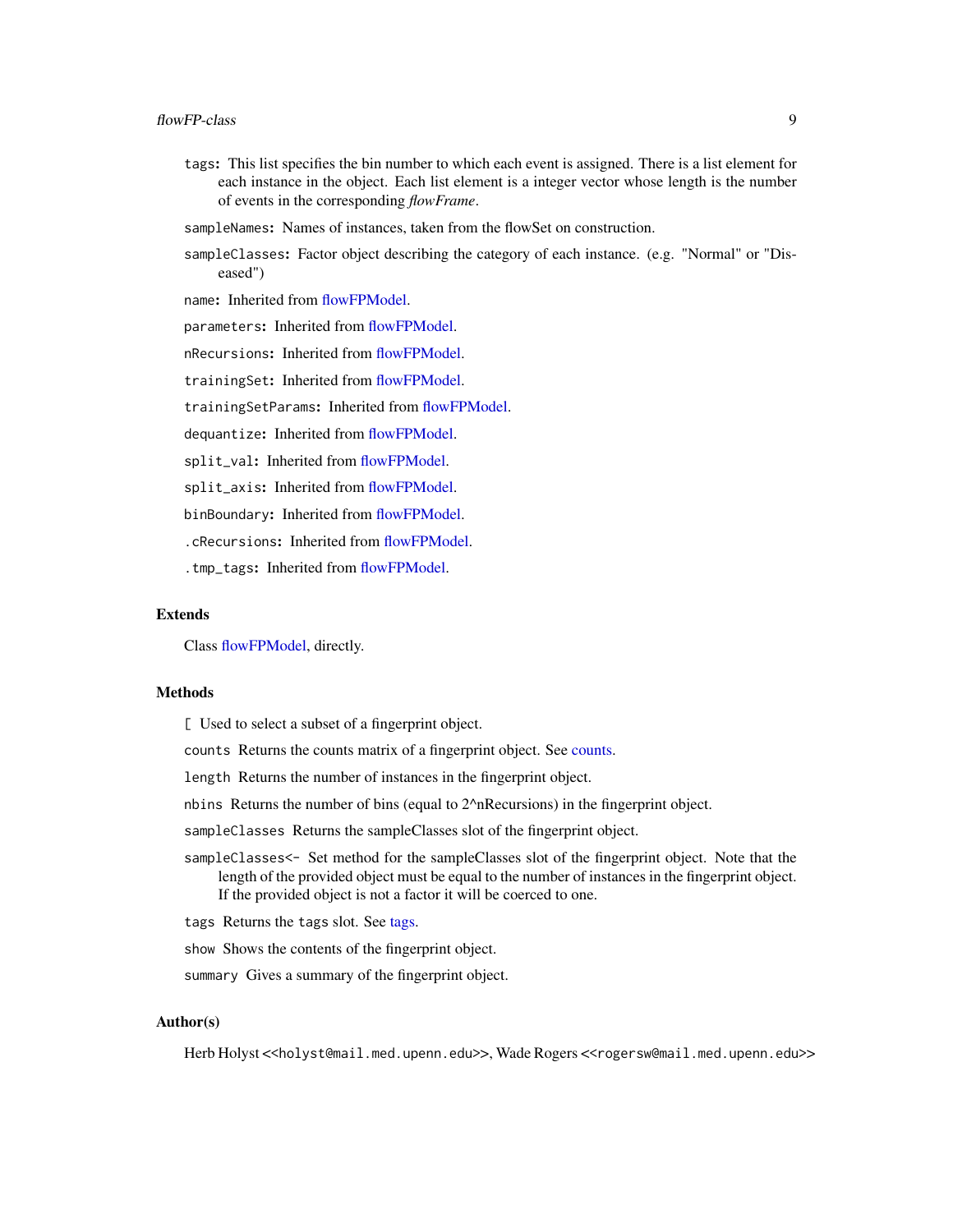# References

M. Roederer, et. al. (2001) Probability Binning Comparison: A Metric for Quantitating Multivariate Distribution Differences, *Cytometry* 45, 47-55.

W. Rogers et. al. (2008) Cytometric Fingerprinting: Quantitative Characterization of Multivariate Distributions, *Cytometry Part A* 73, 430-441.

# See Also

[flowFP,](#page-6-1) [flowFPModel](#page-9-1)

# Examples

```
# load a flowSet to use as an example.
library(flowFP)
data(fs1)
model <- flowFPModel(fs1, parameters=c(4,5), nRecursions=6)
fp <- flowFP(fs1, model)
plot(fp)
```
<span id="page-9-1"></span>flowFPModel *Fingerprint model constructor*

# Description

A constructor for objects of type [flowFPModel-class.](#page-11-1)

# Usage

```
flowFPModel(fcs, name="Default Model", parameters=NULL, nRecursions="auto",
            dequantize=TRUE, sampleSize=NULL, excludeTime=TRUE)
```
# Arguments

| fcs         | Training data for model, either a flowFrame or flowSet.                                                                                                                                                                                                                      |
|-------------|------------------------------------------------------------------------------------------------------------------------------------------------------------------------------------------------------------------------------------------------------------------------------|
| parameters  | A vector of parameters to be considered during model construction.                                                                                                                                                                                                           |
| nRecursions | Number of times the FCS training data will be subdivided. Each level generated<br>$2^{nRecursion}$ bins. A warning will be generated if the number of expected events<br>in each bin is $< 1$ . (e.g. if your training set had 1000 events, and you specified<br>$level=10.$ |
| dequantize  | If TRUE, all of the events in the training set will be made unique by adding a<br>tiny value (proportional to the ordinal position of each event) to the data.                                                                                                               |
| sampleSize  | Used to specify the per- <i>flowFrame</i> sample size of the data to use in model gen-<br>eration. If <i>NULL</i> , all of the data in $x$ is used. Setting this to a smaller number<br>will speed up processing, at the cost of accuracy.                                   |

<span id="page-9-0"></span>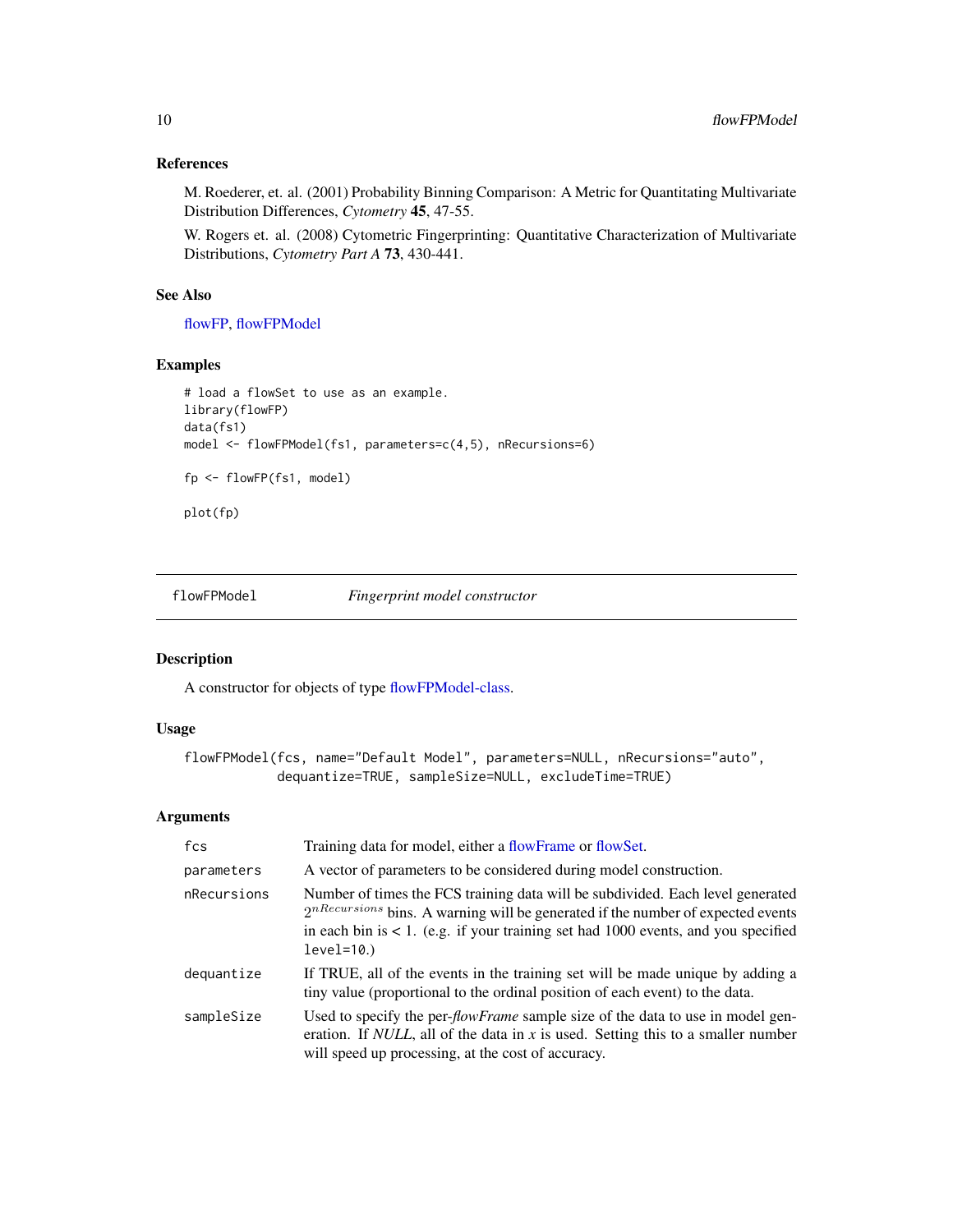<span id="page-10-0"></span>

| name        | A descriptive name assigned to the model.                                                                                                                                                                                                                   |
|-------------|-------------------------------------------------------------------------------------------------------------------------------------------------------------------------------------------------------------------------------------------------------------|
| excludeTime | If TRUE (default) and no parameters are specified, the model constructor will<br>atempt to exclude the time parameter from consideration when building the<br>model. The time parameter is identified as have the label 'time', matched ig-<br>noring case. |

# Details

This function is used to create a *flowFPModel*, which can then be used to create a set of fingerprints using [flowFP.](#page-6-1) A model is a representation of the multivariate probability density function for the training set *x*. This representation is in the form of a set of *bins*, each of which contains (nearly) the same number of events in the training set. Thus, the model can be regarded as a multivariate histogram of *x* with fixed bin count and variable bin size. Bins will be smallest in regions of high density, and largest in regions that are sparsely populated.

Bins are constructed by recursively subdividing the multivariate space specified by *parameters*. At the first level, the entire space is divided in half in the direction of the parameter with the highest variance. At the next level, each of the halves from the first level is itself divided in half, again in the direction of the parameter whose variance (among the events in the parent bin) is the highest. Thus, for each level the number of resulting bins is doubled. The number of bins in the model is thus  $2^{nRecursions}$ .

A model is of little interest by itself. Its only utility is to provide a sort of basis function for forming fingerprints. It may be interesting in some cases to use the entire set  $x$  to build the model, and then to generate fingerprints for each instance in *x*. For this reason, calling [flowFP](#page-6-1) without a model causes *flowFPModel* to be invoked silently under the hood in order to create a model of the *flowSet* provided to [flowFP.](#page-6-1)

#### Value

An object of type flowFPModel is returned.

# Note

If a [flowSet](#page-0-0) is provided as input, it is internally collapsed to a [flowFrame](#page-0-0) for binning.

#### Author(s)

Herb Holyst <<holyst@mail.med.upenn.edu>>, Wade Rogers <<rogersw@mail.med.upenn.edu>>

# References

M. Roederer, et. al. (2001) Probability Binning Comparison: A Metric for Quantitating Multivariate Distribution Differences, *Cytometry* 45, 47-55.

W. Rogers et. al. (2008) Cytometric Fingerprinting: Quantitative Characterization of Multivariate Distributions, *Cytometry Part A* 73, 430-441.

# See Also

[flowFP,](#page-6-1) [flowFPModel](#page-9-1)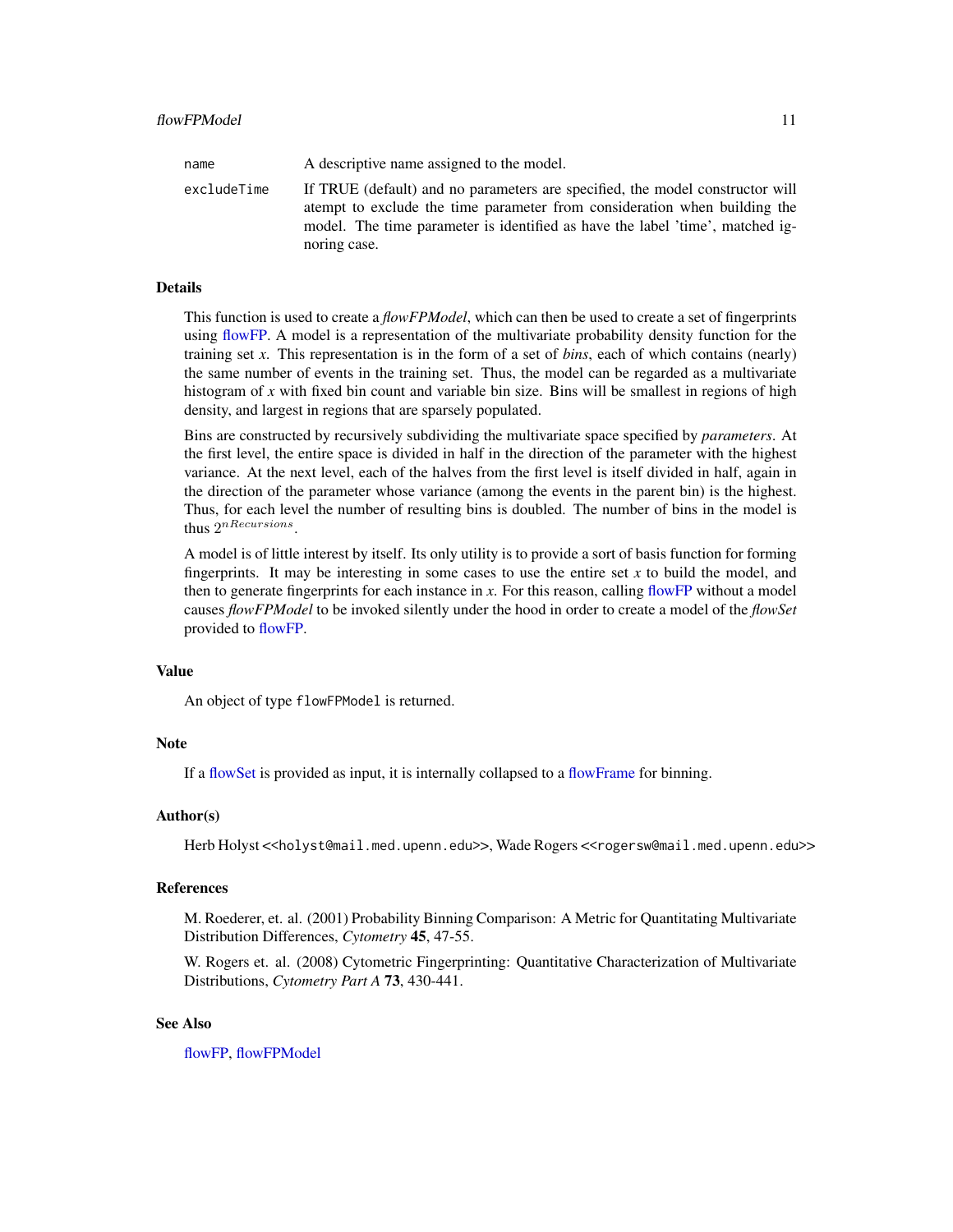# Examples

```
# load a flowSet to use as an example.
library(flowFP)
data(fs1)
fs1
model <- flowFPModel(fs1, parameters=c(4,5), nRecursions=6)
fp <- flowFP(fs1, model)
plot(fp)
```
<span id="page-11-1"></span>flowFPModel-class *Fingerprint model class description.*

# Description

This class is the fundamental clase for the package. It contains data and methods used to construct a model of the probability density function of a prototype dataset provided in the form of a [flowFrame](#page-0-0) or [flowSet.](#page-0-0)

#### Objects from the Class

Objects may only be created by calling the constructor function [flowFPModel.](#page-9-1)

#### Slots

name: A user-supplied descriptive name for the model.

- parameters: List of FCS parameters to use for model creation. Can be specified either by the names of the parameters or the indices of the parameters.
- nRecursions: Number of levels of recursive subdivision. The number of bins in the model will equal  $2^{nRecursions}$ .
- trainingSet: Names of *flowFrames* from the *FlowSet* used to construct the model.
- trainingSetParams: Names of all of the parameters from the *flowFrames* from the *FlowSet* used to construct the model.
- dequantize: If TRUE, all of the event parameter values in the training set will be made unique by adding a tiny value (proportional to the ordinal position of each event) to the data.
- split\_val: A hairy array, aka list of vectors. Each list element is a vector representing the median values at which the data were split.
- split\_axis: A hairy array, aka list of vectors. Each list element is a vector representing the axis on which the data were split.
- binBoundary: An object of class binBoundary, used to hold boundary information used primarily for visualization.

<span id="page-11-0"></span>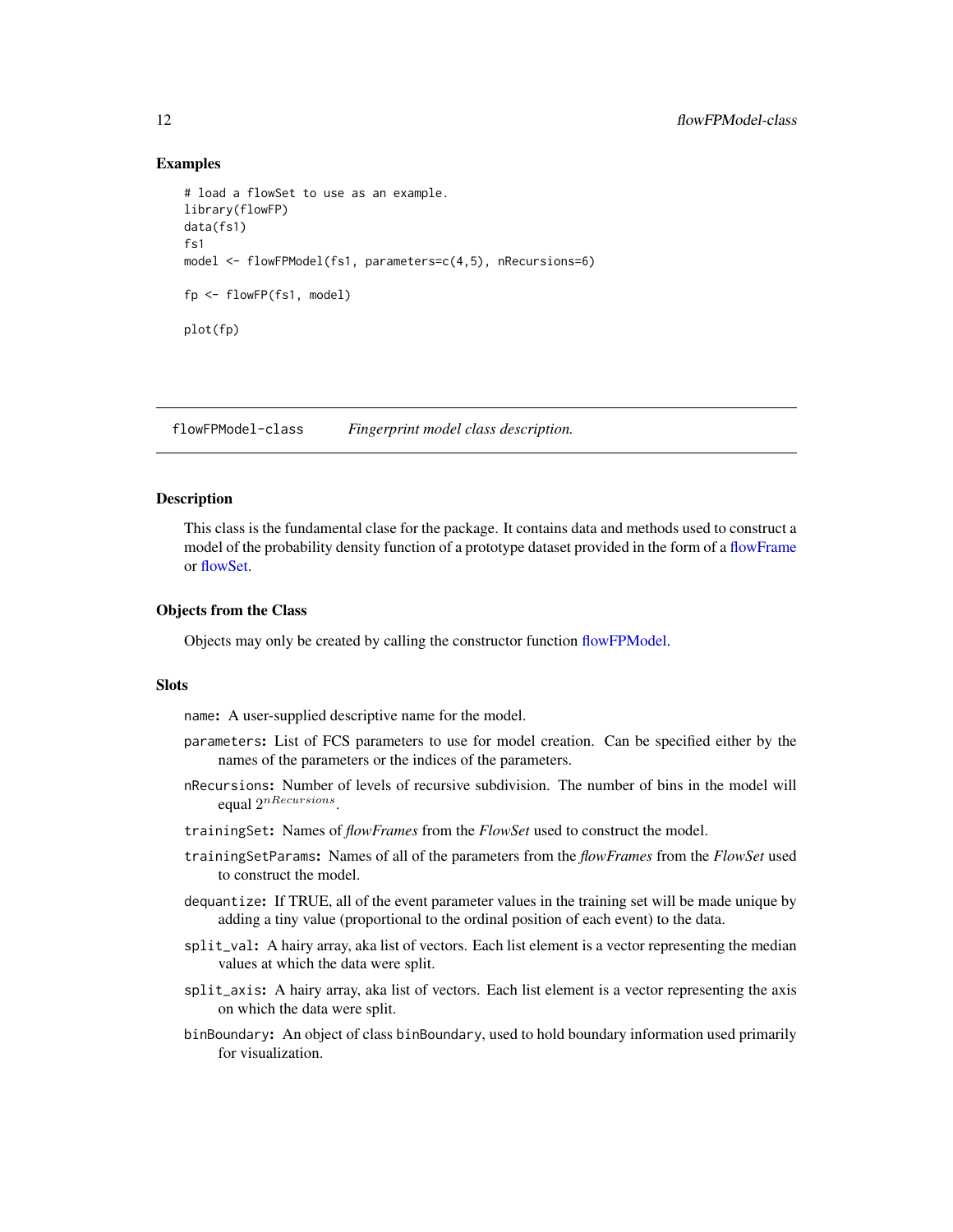- .cRecursions: Private value to hold the number of levels of recursion used to construct this model. Using nRecursions the resolution of a fingerprint can be reduced, but it can never exceed this value.
- .tmp\_tags: Scratch array, total number of events in the training set long, that keeps track of the event's bin number. (this exists only to provide the underlying C function with a persistent scratch space it needs for bookkeeping. Not useful to the user.)

#### Methods

show shows the contents of the model.

# Note

When creating a model you must keep in mind that it doesn't make sense to create more bins (which is  $2^{nRecursions}$ ) than the total number of events used to create the model. The constructor checks for this.

When creating a model, you should specify only parameters that are common to all of the instances (*flowFrame*s) in training data. For example, it does not make sense to compare PE from one *flowFrame* with FITC from another.

#### Author(s)

Herb Holyst <<holyst@mail.med.upenn.edu>>, Wade Rogers <<rogersw@mail.med.upenn.edu>>

#### References

M. Roederer, et. al. (2001) Probability Binning Comparison: A Metric for Quantitating Multivariate Distribution Differences, *Cytometry* 45, 47-55.

W. Rogers et. al. (2008) Cytometric Fingerprinting: Quantitative Characterization of Multivariate Distributions, *Cytometry Part A* 73, 430-441.

# See Also

[flowFPModel](#page-9-1) - Constructor.

#### Examples

```
# load a flowSet to use as an example.
library(flowFP)
data(fs1)
mod = flowFPModel(fs1)
```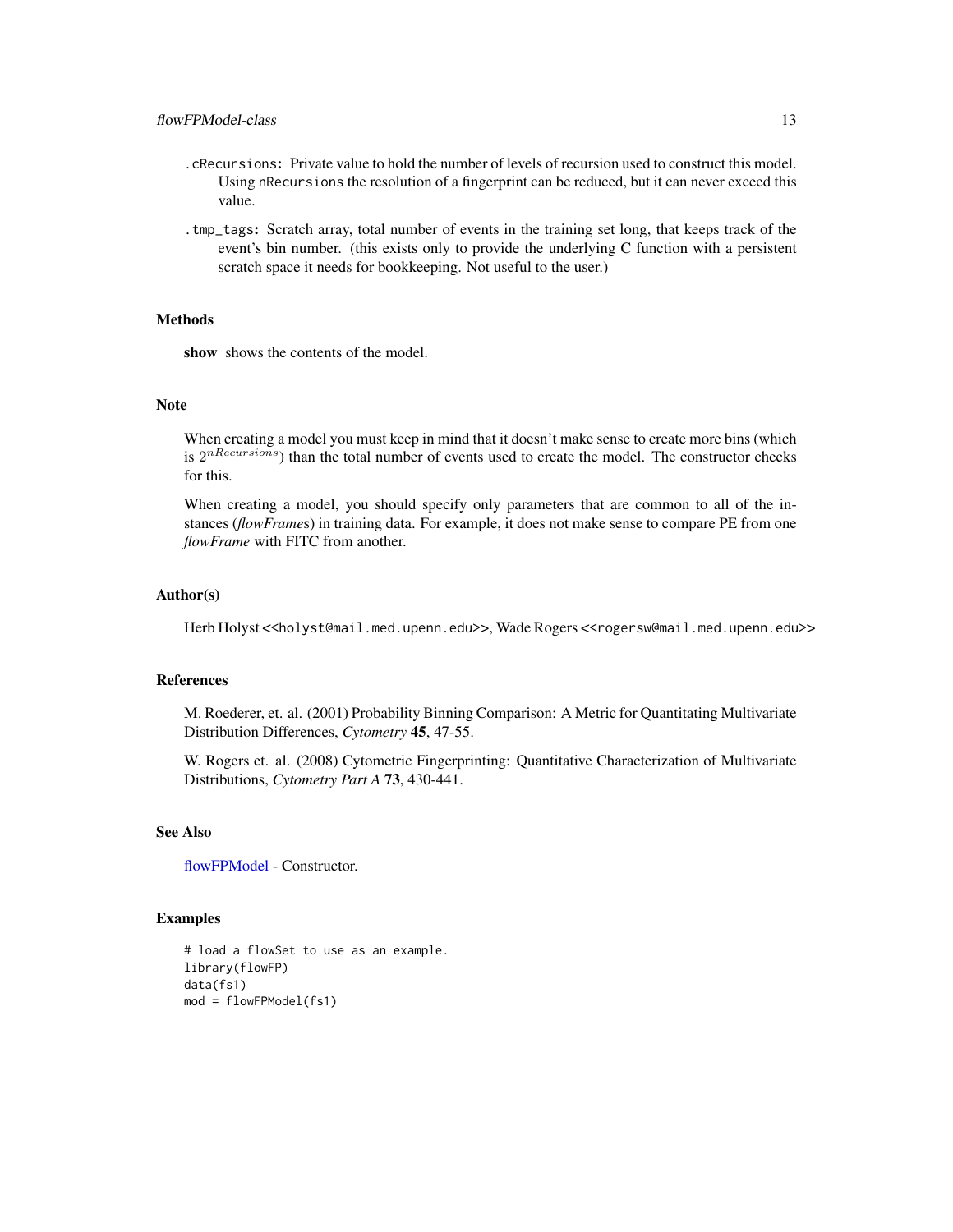<span id="page-13-1"></span><span id="page-13-0"></span>

This constructor creates a flowFPPlex, which is a collection of [flowFPs](#page-6-1).

# Usage

```
flowFPPlex(fingerprints = NULL)
```
# Arguments

fingerprints List of [flowFPs](#page-6-1), or *NULL*. If *NULL* an empty *flowFPPlex* will be prepared, to which *flowFP*s may be added with [append-methods.](#page-4-1)

# Details

A *flowFPPlex* is a container object for a collection of [flowFPs](#page-6-1). It is useful in several ways. First, multiple-tube panels are often used to assay more reagents than can be done on a particular instrument. Second, it is sometimes useful to represent the same data with multiple [flowFPModels](#page-9-1).

Suppose that we have collected data from 1,000 patients, using an 8-tube panel. Imagine that Tubes 1 and 8 are isotype and viability tubes, respectively (we will ignore these tubes for now). The remaining Tubes 2-7 are of interest from a fingerprinting perspective. We wish to treat them as a unit. We might then create models that represent parameters in each of the tubes, across some (or all) of the patient samples (say, mod2, mod3, ..., mod7). We could then create corresponding *flowFPs* (say, fp2, fp3, ..., fp7). These can now be combined and treated as a single object of type *flowFPPlex*, as:

> plex <- flowFPPlex(c(fp2, fp3, fp4, fp5, fp6, fp7))

or if you prefer,

```
> plex <- flowFPPlex (fingerprints=NULL)
> plex <- append(plex, c(fp2, fp3, fp4, fp5, fp6, fp7))
```
The counts or density matrices can then be extracted simply using methods provided in [flowFPPlex](#page-14-1)[class.](#page-14-1)

The second idea is to use multiple *models* to represent the same data. In this case we might create a model from, say, the *"Normal"* instances (call it mod\\_norm), and another model from the *"Cancer"* instances (mod\\_cancer). We might wish to do this to enhance the detection of regions of the distribution that are characteristically dominated by one type or the other. If our *flowSet* of all instances is called "fs1", then our two representations would be:

> fp\_norm <- flowFP (fs1, mod\_norm) > fp\_cancer <- flowFP (fs2, mod\_cancer) and the plex is

plex <- flowFPPlex (c(fp\_norm, fp\_cancer))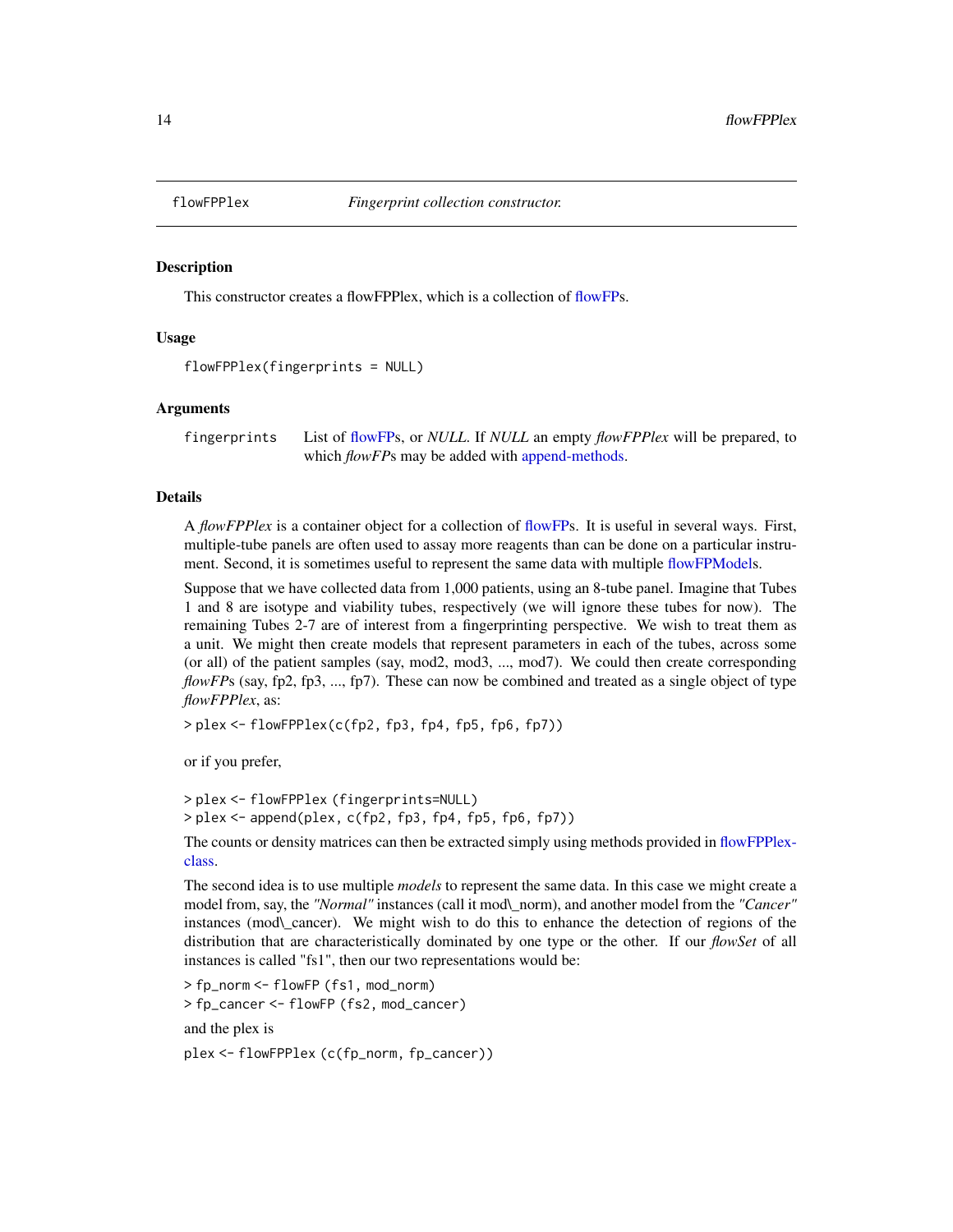# <span id="page-14-0"></span>Value

Returns a flowFPPlex.

# Author(s)

Herb Holyst <<holyst@mail.med.upenn.edu>>, Wade Rogers <<rogersw@mail.med.upenn.edu>>

# See Also

[flowFPPlex-class,](#page-14-1) [flowFP](#page-6-1)

# Examples

```
data(fs1)
data(fs2)
mod1 <- flowFPModel (fs1, parameters=c(2,5))
mod2 <- flowFPModel (fs2, parameters=c(2,5))
fp1_1 < -f1owFP (fs1, mod1)fp1_2 < - flowFP (fs1, mod2)
plex <- flowFPPlex(c(fp1_1, fp1_2))
```
<span id="page-14-1"></span>flowFPPlex-class *Fingerprint collection class description.*

#### Description

This class holds a collection of [flowFPs](#page-6-1).

# Objects from the Class

Objects should be created by calling the constructor function [flowFPPlex.](#page-13-1)

# **Slots**

fingerprints: Holds a list of flowFP objects.

#### Methods

counts Concatenates all of the counts for all of the fingerprints in the set.

length returns the number of fingerprints in the set.

nInstances returns the number of flowFrames used to create this fingerprint.

nFeatures returns the total number of features from the collection of fingerprints.

# Author(s)

Herb Holyst <<holyst@mail.med.upenn.edu>>, Wade Rogers <<rogersw@mail.med.upenn.edu>>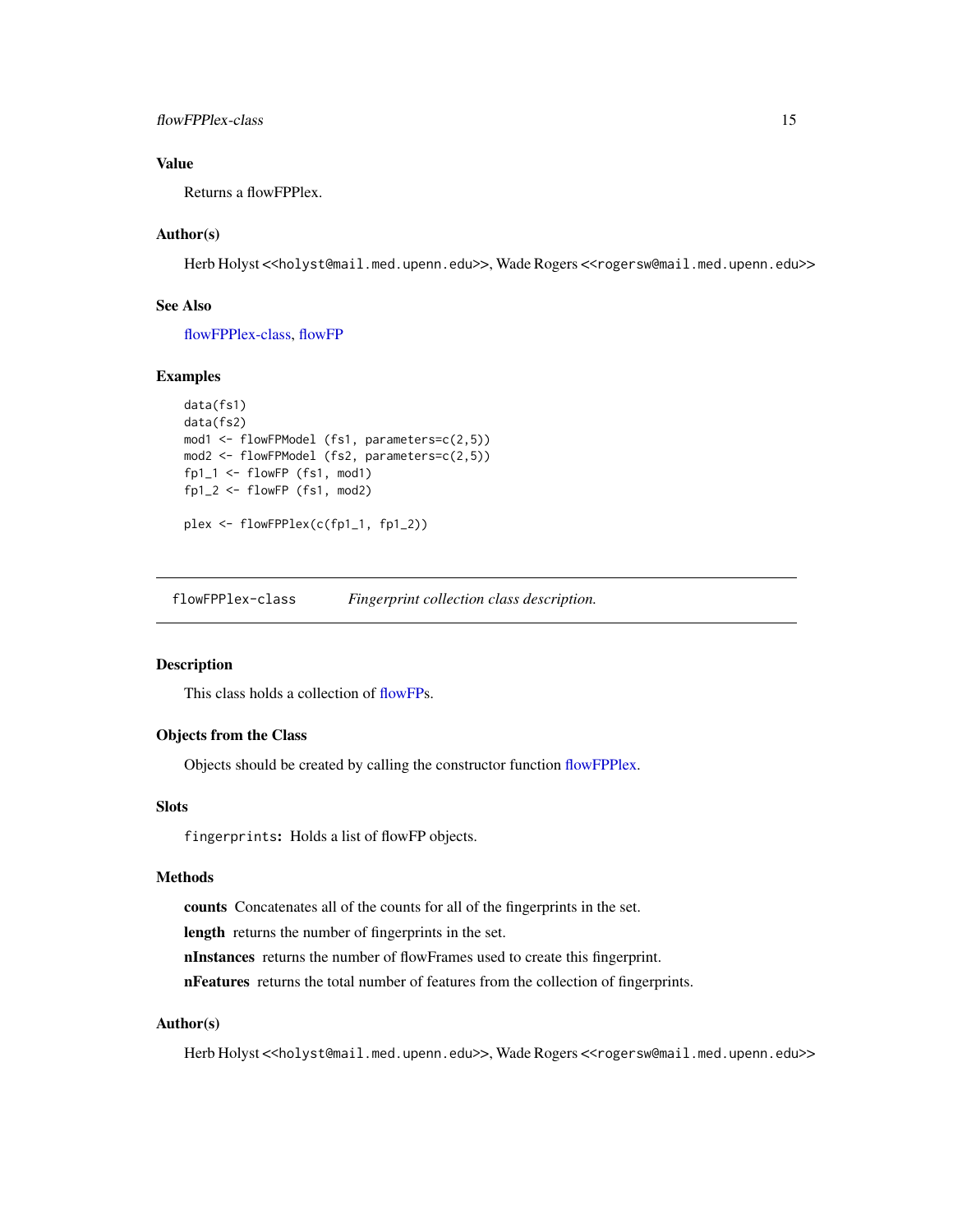# <span id="page-15-0"></span>See Also

[flowFPPlex](#page-13-1) - Constructor.

# Examples

showClass("flowFPPlex")

fs1 *Example FCS flowSet*

# Description

An example FCS flowSet.

# Usage

data(fs1)

# Format

This is an object of class *flowSet* composed of 7 *flowFrames*.

#### Details

The *flowSet* corresponds to a Leukemia/Lymphoma panel for a sample. Each *flowFrame* correponds to one tube. The first one is an isotype control, and the rest are stained with different antibody cocktails. Parameter 5 (FL3 Log) is notable in that it is CD45-ECD for all of the tubes. This makes it possible to gate the entire collection of tubes using CD45 vs SSC. This set has a very similar distribution of CD45 vs SSC across all 7 tubes.

column names: FS Lin SS Log FL1 Log FL2 Log FL3 Log FL4 Log FL5 Log

# Source

Data were generously provided by Clarient, Inc.

# References

W.T. Rogers and H. A. Holyst, "flowFP: A Bioconductor Package for Fingerprinting Flow Cytometric Data", *Submitted to: Advances in Bioinformatics, April 1, 2009*.

# Examples

data(fs1)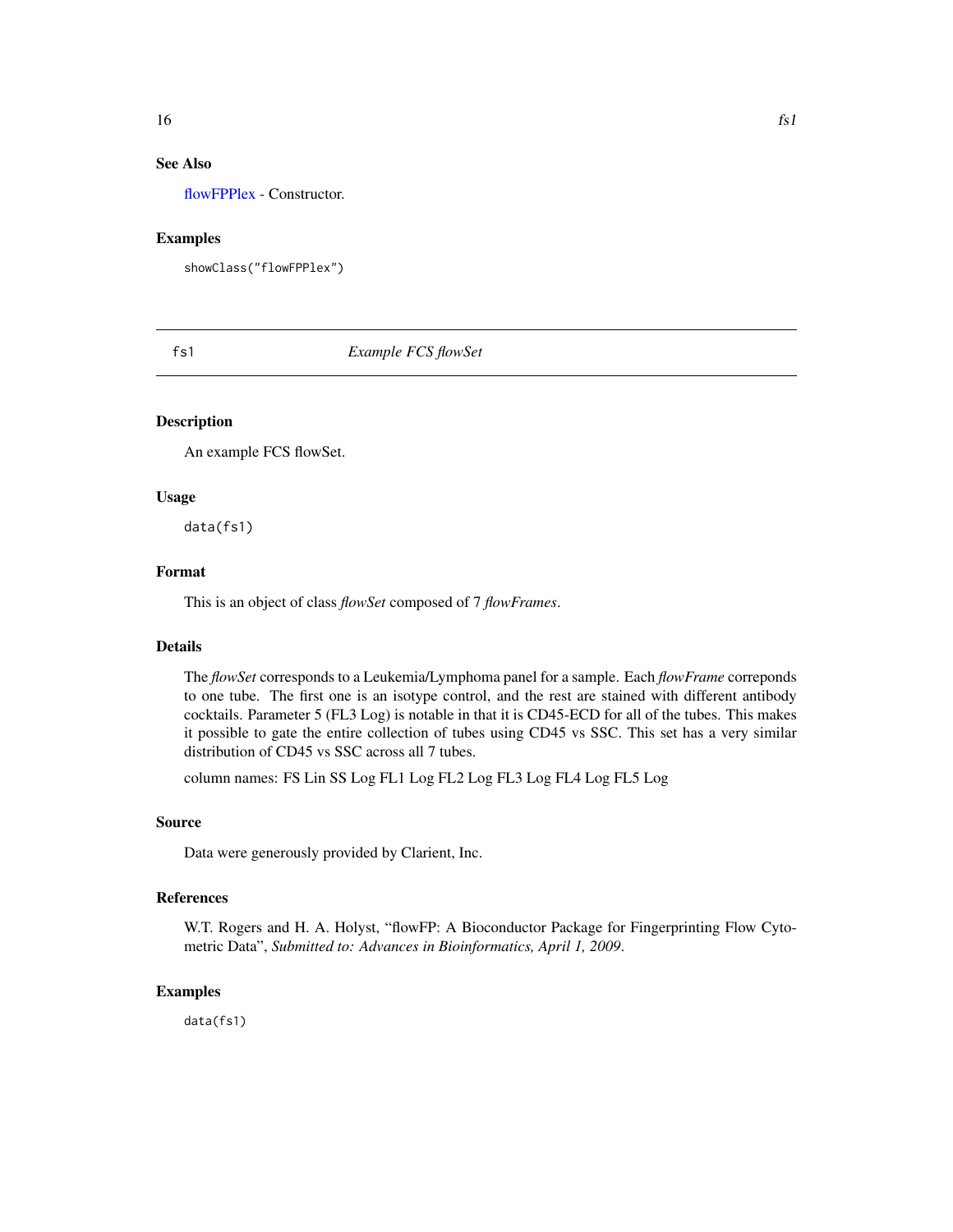<span id="page-16-0"></span>

An example FCS flowSet.

#### Usage

data(fs2)

# Format

This is an object of class *flowSet* composed of 7 *flowFrames*.

# Details

The *flowSet* corresponds to a Leukemia/Lymphoma panel for a sample. Each *flowFrame* correponds to one tube. The first one is an isotype control, and the rest are stained with different antibody cocktails. Parameter 5 (FL3 Log) is notable in that it is CD45-ECD for all of the tubes. This makes it possible to gate the entire collection of tubes using CD45 vs SSC. In this set, the CD45 vs SSC distribution in Tube 5 differs significantly as compared with the other tubes.

column names: FS Lin SS Log FL1 Log FL2 Log FL3 Log FL4 Log FL5 Log

# Source

Data were generously provided by Clarient, Inc.

# References

W.T. Rogers and H. A. Holyst, "flowFP: A Bioconductor Package for Fingerprinting Flow Cytometric Data", *Submitted to: Advances in Bioinformatics, April 1, 2009*.

# Examples

data(fs2)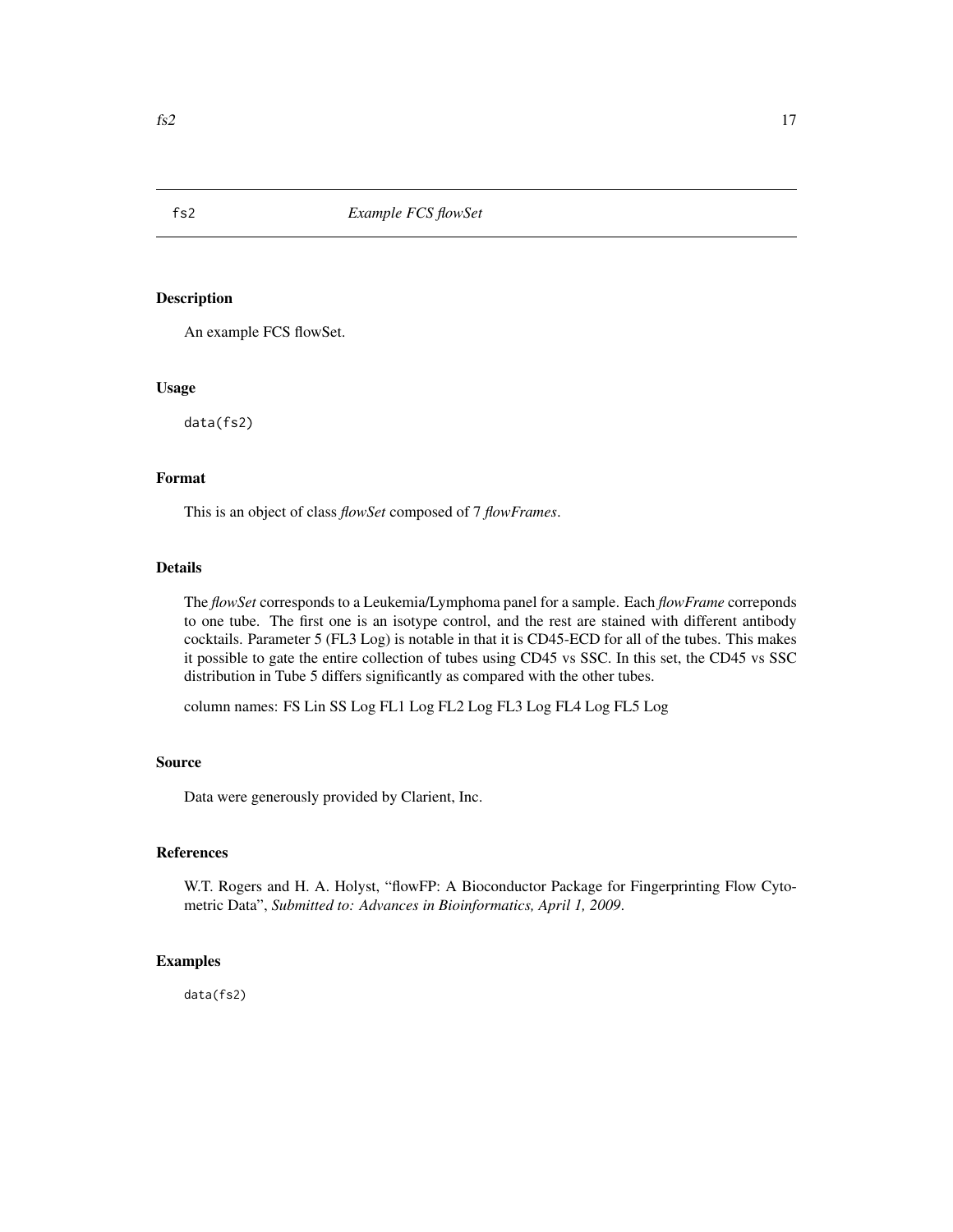<span id="page-17-0"></span>

This read-only accessor returns TRUE if the data object [flowFP](#page-6-1) or [flowFPPlex](#page-13-1) instances have been assigned a factor object representing the class membership of the instances.

# Methods

hasClasses(object)

object = "flowFP" Returns TRUE if there are class assignments for each instance in this flowFP.

object = "flowFPPlex" If a flowFPPlex has classes associated with its instances, they must all be the same.

is.flowFP *Test to see if object is a flowFP*

# Description

This is a convenience function to check if the object is a flowFP.

#### Usage

is.flowFP(obj)

#### Arguments

obj returns TRUE if the object is a flowFP

# Value

returns TRUE if the object is a flowFP

# See Also

[flowFP](#page-6-1)

#### Examples

```
data(fs1)
fp = flowFP(fs1)is.flowFP(fp)
```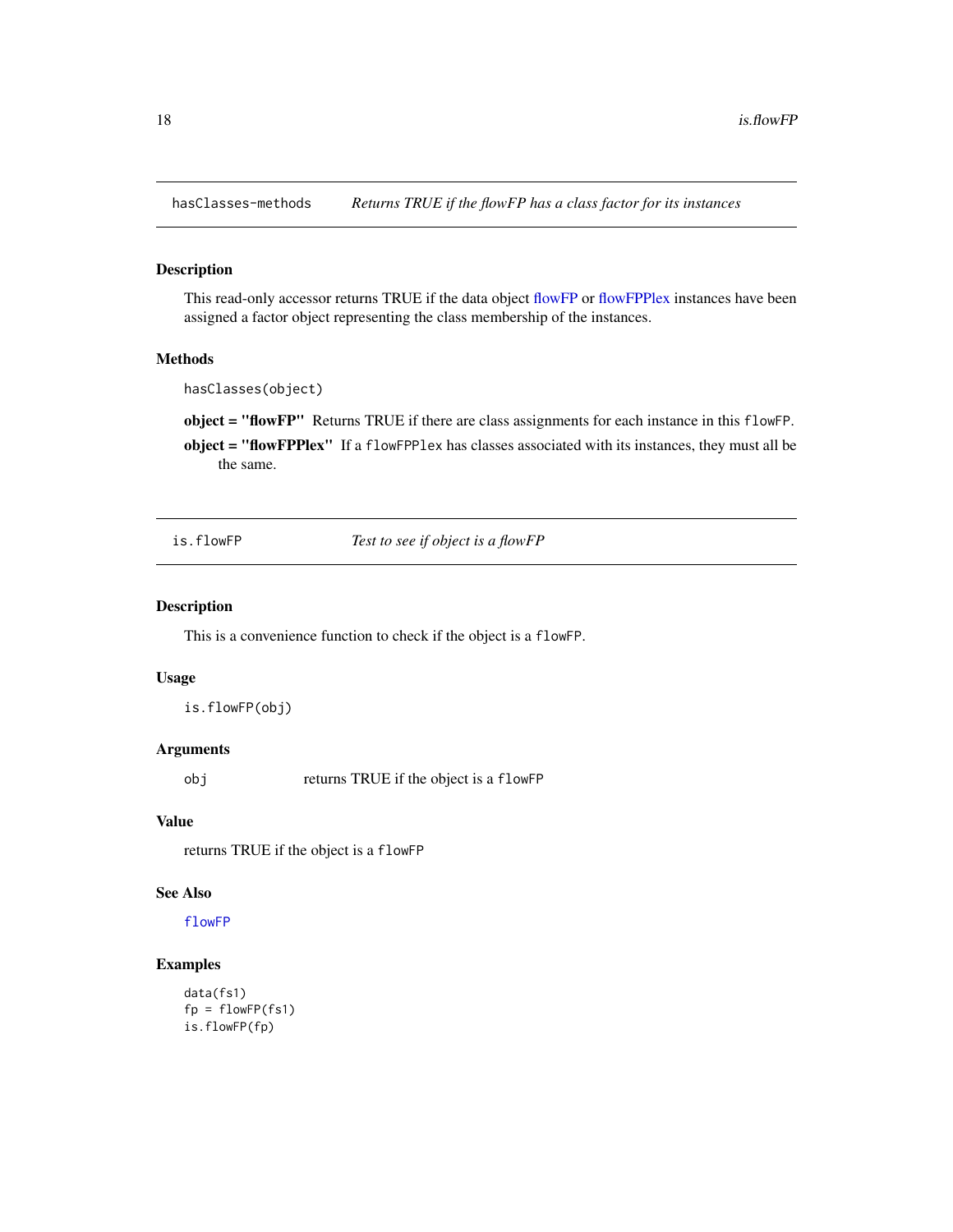<span id="page-18-0"></span>

This is a convenience function to check if the object is a flowFPModel.

#### Usage

```
is.flowFPModel(obj)
```
# Arguments

obj returns TRUE if the object is a flowFPModel.

# Value

Returns TRUE is the object is a flowFPModel.

# See Also

[flowFPModel](#page-9-1)

# Examples

```
data(fs1)
fp = flowFPModel(fs1)is.flowFPModel(fp)
```
is.flowFPPlex *Test to see if object is a flowFPPlex*

# Description

This is a convenience function to check if the object is a flowFPPlex.

# Usage

is.flowFPPlex(obj)

# Arguments

obj returns TRUE if the object is a flowFPPlex.

# Value

returns TRUE if the object is a flowFPPlex.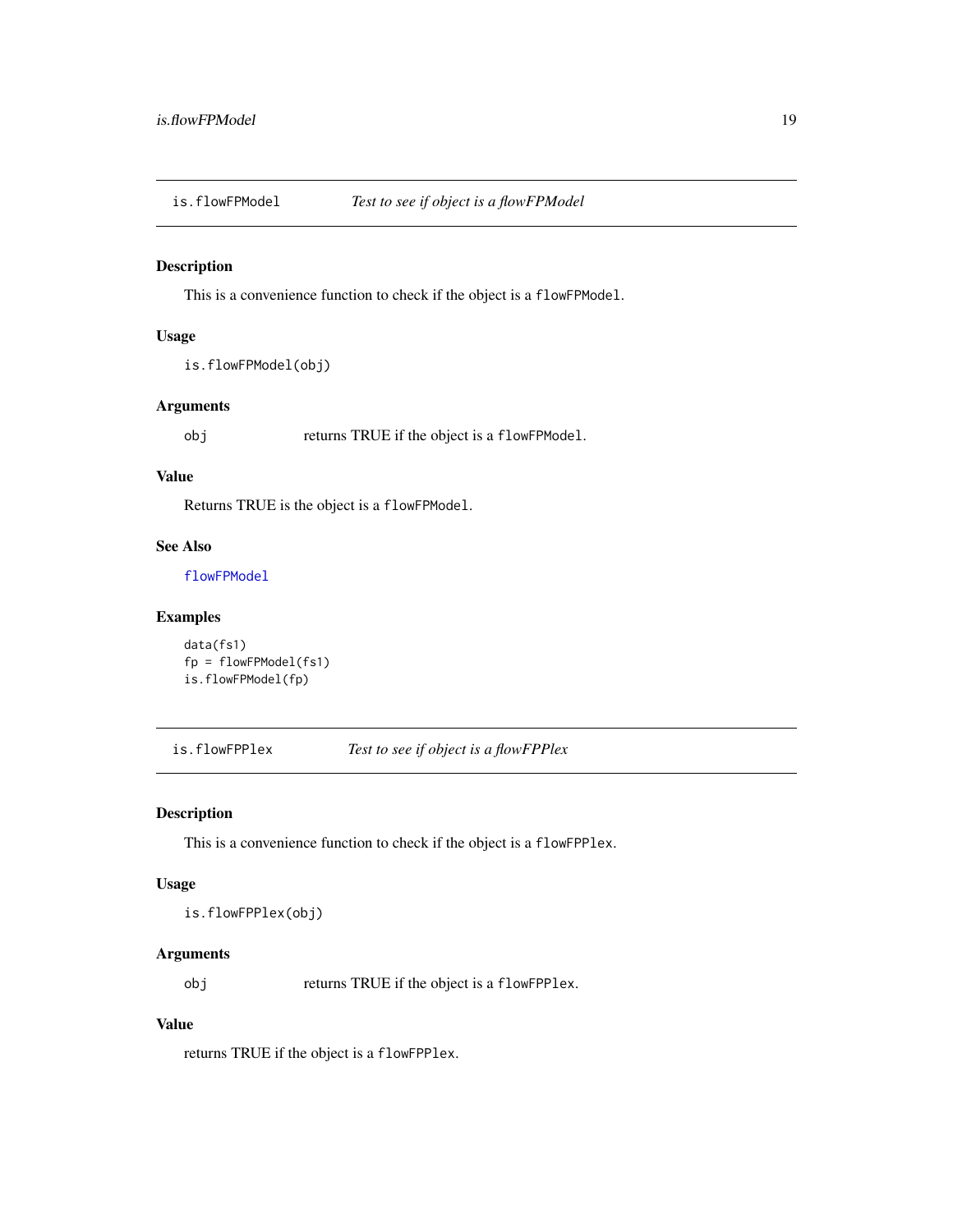# See Also

[flowFPPlex](#page-13-1)

#### Examples

```
data(fs1)
fp = flowFP(fs1)plex = flowFPPlex(fp)
is.flowFPPlex(fp)
```
length-methods *The number of fingerprints in a flowFPPlex*

# Description

This method sets or gets the number of fingerprints that have been concatinated together to form this flowFPPlex.

# Methods

length(x)

 $x =$  "flowFPPlex" Sets or gets the number of fingerprints in a flowFPPlex

# **Notes**

The get method returns the number of *flowFP* objects in the plex. *It is not the number of instances or the number of features in the counts matrix!*

The set method can only truncate the set of *flowFP* objects from the right.

name-methods *Get Model Name*

# Description

These methods return the model name(s) for an object.

# Methods

name(object)

object = "flowFP" Returns the name of the model used to create these fingerprints.

object = "flowFPModel" Returns the model name.

object = "flowFPPlex" Returns all of the model names found in the plex.

<span id="page-19-0"></span>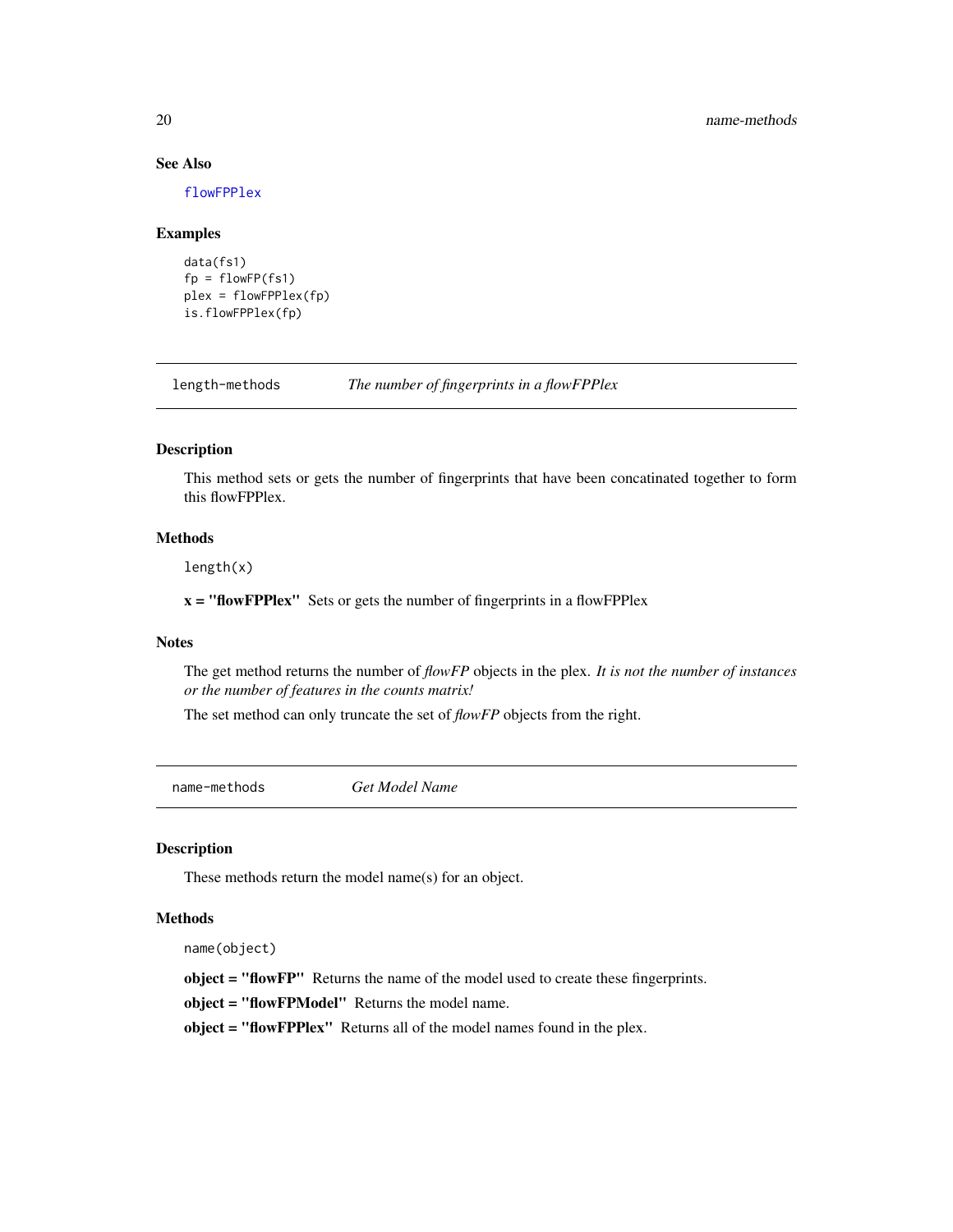<span id="page-20-0"></span>nFeatures-methods *Returns the number of features in an object.*

# Description

Theses methods return the number of leaf bins that were generated or will be generated by a specific model of plex of models.

#### Methods

nFeatures(object)

object = "flowFP" The number of bins in a fingerprint.

object = "flowFPModel" The number of bins that will be created by this model.

object = "flowFPPlex" The total number of bins in a plex fingerprint.

nInstances-methods *Returns the number of instances in an object.*

# Description

Theses methods return the number of *flowFrame*s that where used to create a fingerprint or plex.

#### Methods

nInstances(object)

object = "flowFP" The number of instances in a fingerprint. object = "flowFPPlex" The total number of instances in a plex fingerprint.

nRecursions-methods *Methods to set or get nRecursions*

# Description

Gets or Sets the number of recursions for an object

#### **Methods**

nRecursions(object)

object = "flowFP" Sets and Gets the number of recursions for viewing a flowFP object. object = "flowFPModel" Gets the number of recursions for viewing a flowFPModel object. object = "flowFPPlex" Gets the number of recursions for viewing a flowFPPlex object.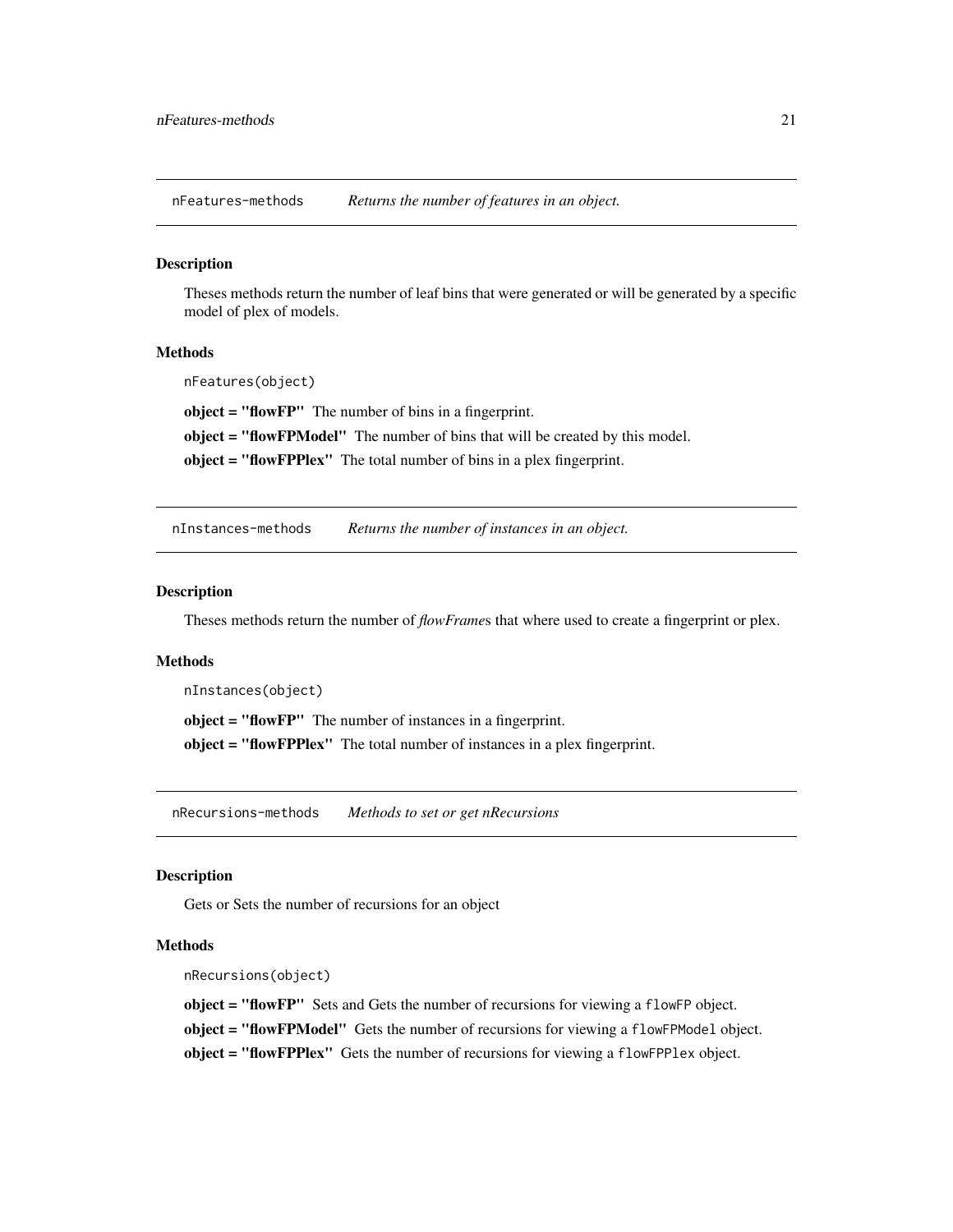# <span id="page-21-0"></span>**Notes**

When a model is computed (either with the [flowFPModel](#page-9-1) constructor, or implicitly wit the [flowFP](#page-6-1) constructor) the number of bins into which events are divided is determined. Because the binning process is recursive, given a high-resolution binning, any lower-resolution representation can easily be derived. The set methods do this derivation, and the get methods return the current resolution of the object.

Thus, the maximum value to which nRecursions may be set is determined by the value of nRecursions at construction time. If an attempt is made to set nRecursions higher than this value a warning will result.

parameters-methods *Return the parameters considered for fingerprinting*

#### Description

These methods return the flow parameters that were taken into consideration at [flowFPModel](#page-9-1) construction.

#### Methods

parameters(object)

object = "flowFP" Returns the parameters considered when creating fingerprint.

object = "flowFPModel" Returns the parameters that will be used to create a fingerprint.

plate *96 well plate data.*

# Description

An example of 96 well FCS flow data.

#### Usage

data(plate)

# Format

This is an object of class *flowSet* comprising 96 *flowFrames*. Each *flowFrame* correponds to one sample. column names: FSC-H SSC-H FL1-H FL2-H FL3-H FL1-A FL4-H Time

# Details

This data set is derived from the references below. Each well in a 96-well plate is described by a *flowFrame*. Data were drastically down-sampled to 1000 events per *flowFrame* so that they could be included in this package. Note that flourescence parameters 5 (CD4 PerCP Cy5.5) and 7 (CD3 APC) are common across the entire set.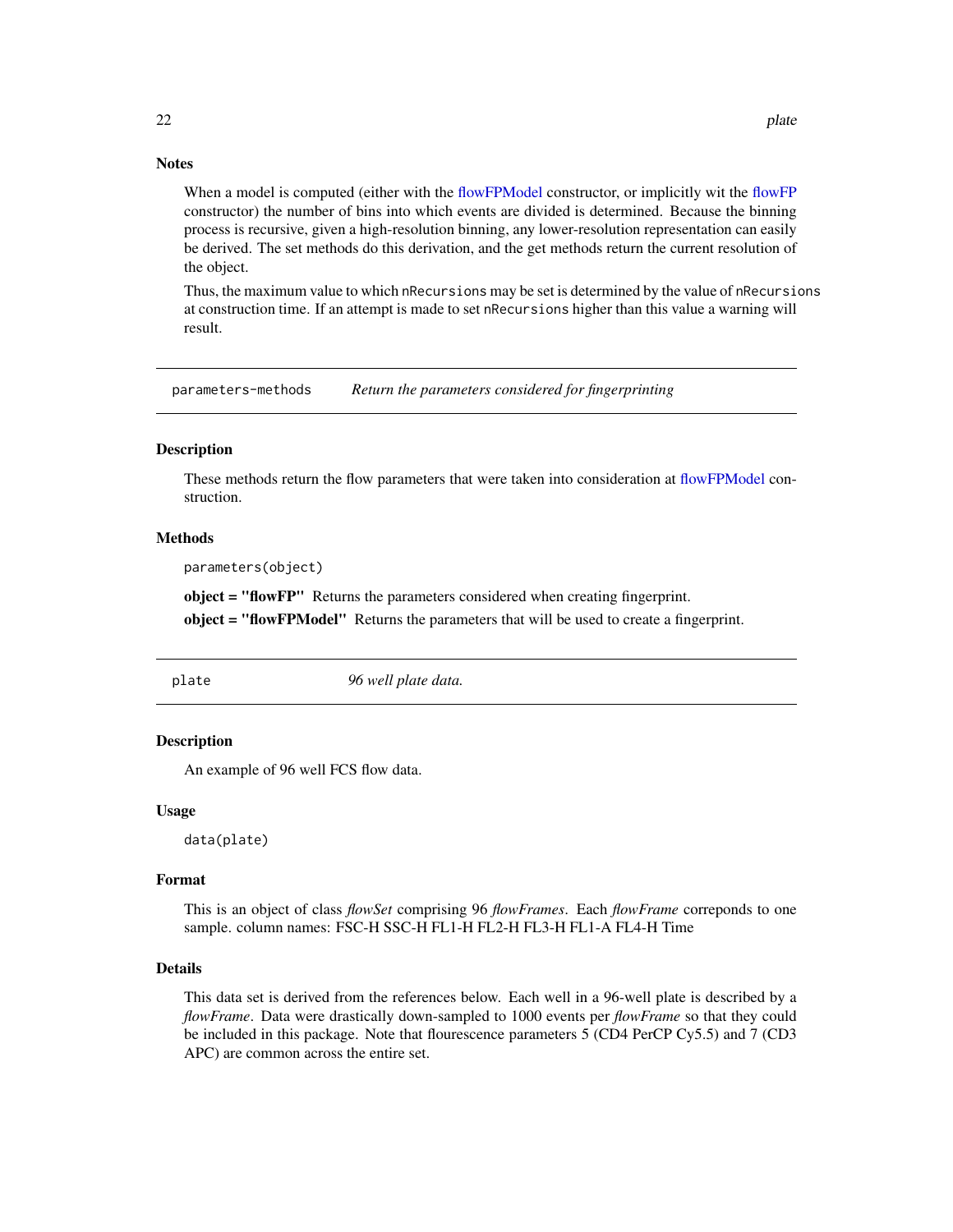#### <span id="page-22-0"></span>plot-methods 23

#### Source

Original, non-sampled data are available at [http://www.ficcs.org/software.html#Data\\_Files](http://www.ficcs.org/software.html#Data_Files).

#### References

M. Inokuma, C. dela Rosa, C. Schmitt, P. Haaland, J. Siebert, D. Petry, M. Tang, M. A. Suni, S. A. Ghanekar, D. Gladding, J. F. Dunne, V. C. Maino, M. L. Disis, and H. T. Maecker. "Functional t cell responses to tumor antigens in breast cancer patients have a distinct phenotype and cytokine signature". *J Immunol*, 179(4):2627-33, Aug 15 2007.

M. Inokuma, C. dela Rosa, C. Schmitt, P. Haaland, J. Siebert, D. Petry, M. Tang, M. A. Suni, S. A. Ghanekar, D. Gladding, J. F. Dunne, V. C. Maino, M. L. Disis, and H. T. Maecker, 2008. Data available at [http://www.ficcs.org/software.html#Data\\_Files](http://www.ficcs.org/software.html#Data_Files).

#### Examples

data(plate)

plot-methods *Methods for visualizing flowFP objects*

# **Description**

These methods allow the user to plot flowFP objects with a number of options.

# Methods

plot  $(x, y, \ldots)$ 

- x = "flowFPModel", y = "missing" Visualize a flowFPModel. Optional Args: (parameters=NULL, alpha=1, border="gray", showbins=1:nFeatures(x), ylim=NULL, xlim=NULL, main="Model", ...)
- $x =$  "flowFPModel",  $y =$  "flowFrame" Visualize a flowFPModel along with a flowFrame. Optional Args: (parameters=NULL, alpha=1, border="gray", showbins=1:nFeatures(x), ylim=NULL, xlim=NULL, main="Model", ...)
- x = "flowFPModel", y = "flowSet" Visualize a flowFPModel along with a flowSet. Optional Args: (parameters=NULL, alpha=1, border="gray", showbins=1:nFeatures(x), ylim=NULL, xlim=NULL, main="Model", ...)
- $x =$  "flowFP",  $y =$  "missing" Visualize Fingerprints. Optional Args: (type=c("tangle", "stack", "grid", "qc", "plate"), ...) See Notes for additional details.
- x = "flowFP", y = "flowFrame" Visualize a single fingerprint with a *flowFrame*. See Notes.
- x = "flowFP", y = "flowSet" Visualize Fingerprints with a *flowSet*. Optional Args: (x, y, showbins=NULL, showfp=TRUE, ...)
- x = "flowFPPlex", y = "missing" Visualize Fingerprints in a *flowFPPlex*. Optional Args: (type=c("tangle", "stack", "grid","qc", "plate"), ...)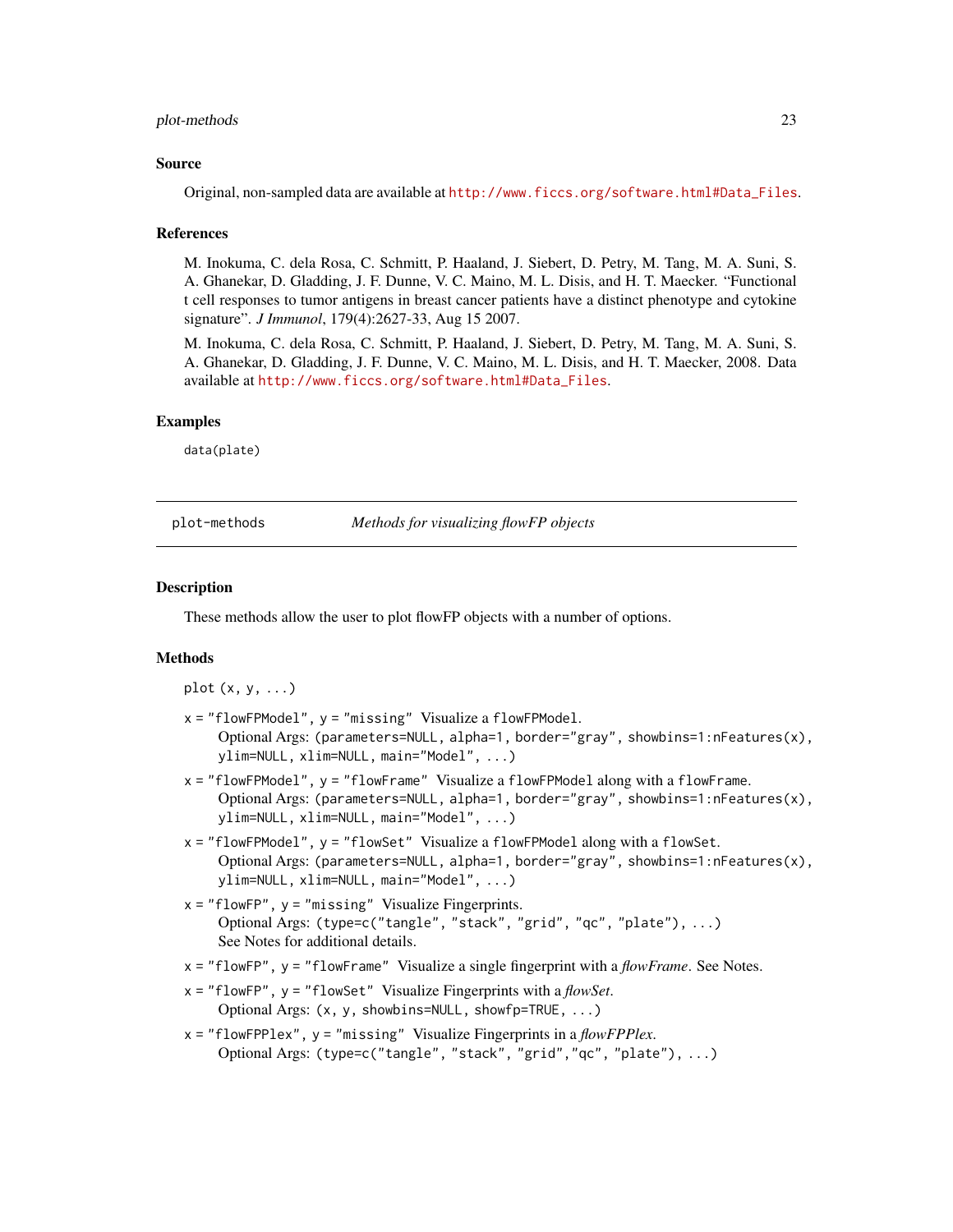#### Arguments

parameters Flow parameters involved in fingerprinting.

- showbins Which bins to render. May be an integer, list of integers, or boolean. Default: 1:nFea $tures(x)$ .
- showfp Boolean. Do we want to see the fingerprints (*TRUE*) or just the parameter plot (*FALSE*).
- xlim Range of values for the x-axis. Default: range of the data.
- ylim Range of values for the y-axis. Default: range of the data.
- type Specify the type of plot. Current values supported are: "tangle", "stack", "grid", "qc", "plate".

transformation Specify transformation. Values may be: "raw", "normalized", "log2norm"

- useClasses Boolean. Colors lines by sampleClass. Default=*FALSE*.
- linecols Specify color(s) for fingerprint lines. Default = 'black'. When used in conjunction with useClasses, this can be a list of colors whose length matches the number of levels in the sampleClasses factor object.
- alpha Opacity of rectangles representing bins.
- border Color to draw the border of a bin. Default: 'gray'.
- highlight Which fingerprints to highlight. Default=1: length(x).
- main Title for the plot. Default: various.
- xlab Label for the x-axis.
- vert\_scale Sets the vertical scale for some plots.
- respect Boolean. If *TRUE*, respect a square aspect ratio.
- method Determine QC metric for fingerprint deviation. Either sd (standard deviation) or max (maximum deviation).
- red\_limit Value corresponding to a red color for the QC metric.
- ... Other parameters passed through to generic plot.

#### Notes

- *In conjunction with showbins:* generic plot args such as pch and cex can be used to visualize events in specific bins.
- *For type="tangle" methods:* Optional Args: (transformation=c("raw", "normalized", "log2norm"), linecols=NULL, highlight=NULL, ylim=NULL, useClasses=FALSE, main="Fingerprints", xlab='Feature Index', ...)
- *For type="stack" methods:* Optional Args: (transformation=c("raw", "normalized", "log2norm"), linecols=NULL, useClasses=FALSE, vert\_scale=3, ylim=NULL, main="Fingerprints",...)
- *For type="grid" methods:* Optional Args: (vert\_scale=3, main="Fingerprints", linecols="black", transformation=c("raw", "normalized", "log2norm"), respect=FALSE)
- *For type="qc" methods:* Optional Args: (main="Fingerprint Deviation Plot", transformation=c("log2norm", "raw", "normalized"), vert\_scale=3, method=c("sd", "max"), red\_limit=1.0, respect=FALSE)
- *For type="plate" methods:* Optional Args: (main="Fingerprint Deviation Plot", transformation=c("log2norm", "raw", "normalized"), vert\_scale=3, method=c("sd", "max"), red\_limit=1.0)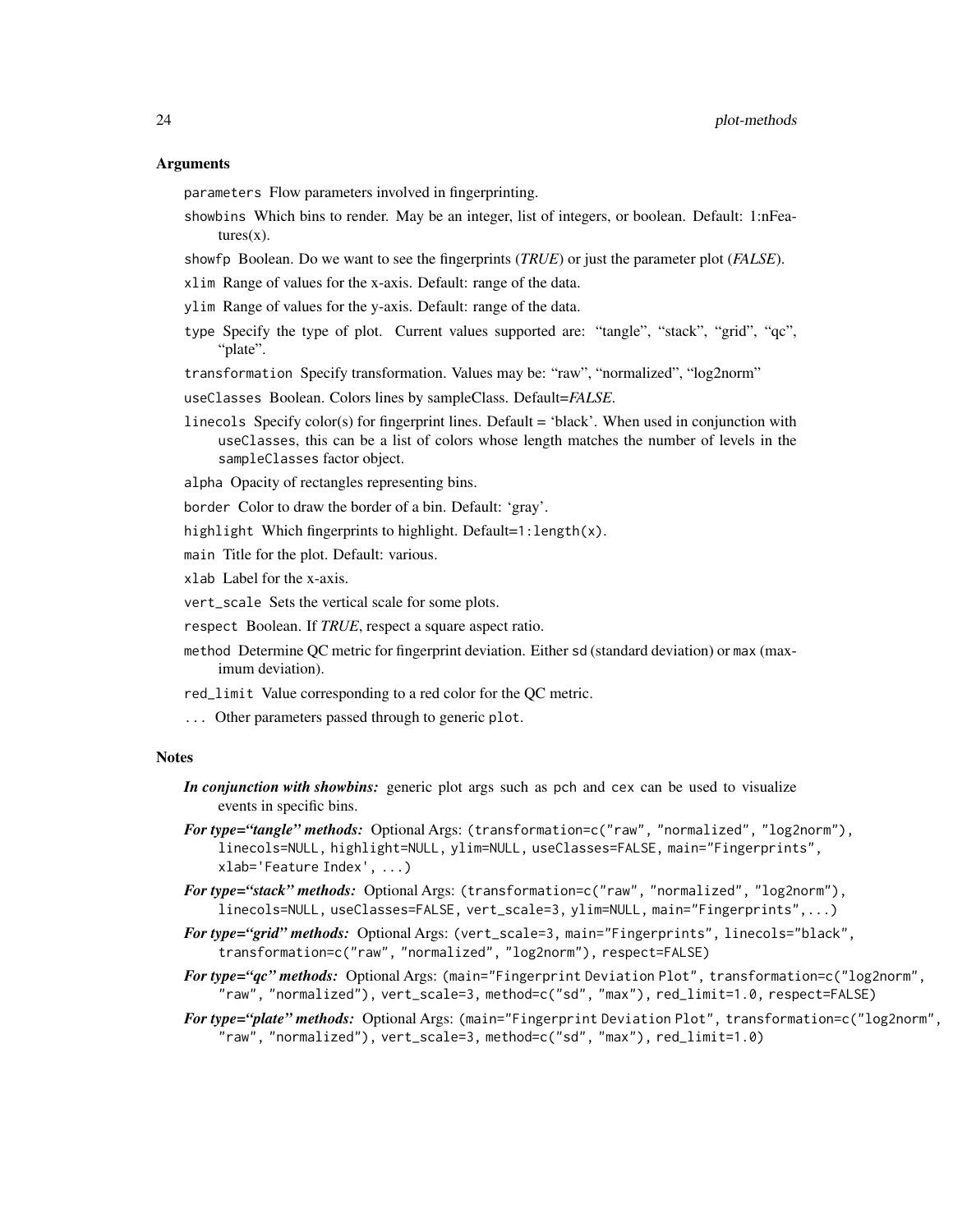<span id="page-24-0"></span>sampleClasses-methods *Gets/Sets the sample classes for a fingerprint.*

#### <span id="page-24-2"></span>Description

These methods get or set the sample classes for a fingerprint or a set of fingerprints.

#### Methods

```
sampleClasses(object)
```
object = "flowFP" Returns the sampleClass factor object found in a flowFP object = "flowFPPlex" Returns the sampleClass factor object found in a flowFPPlex

sampleNames-methods *Methods to return sample names from a flowFP object.*

#### <span id="page-24-1"></span>Description

These methods get the sample names for a fingerprint or a set of fingerprints.

#### Methods

```
sampleNames(object)
```
object = "flowFP" returns the sample names in a flowFP object.

object = "flowFPPlex" returns the sample names in a flowFPPlex object.

show-methods *Methods to view flowFP objects*

# Description

These methods give basic information about the contents of a *flowFP* object.

# Methods

show(object)

object = "flowFP" Show the sample names and model information for a flowFP.

object = "flowFPModel" Shows the samples used in creating the model.

object = "flowFPPlex" Shows all of the sample named and all of the models found in the plex.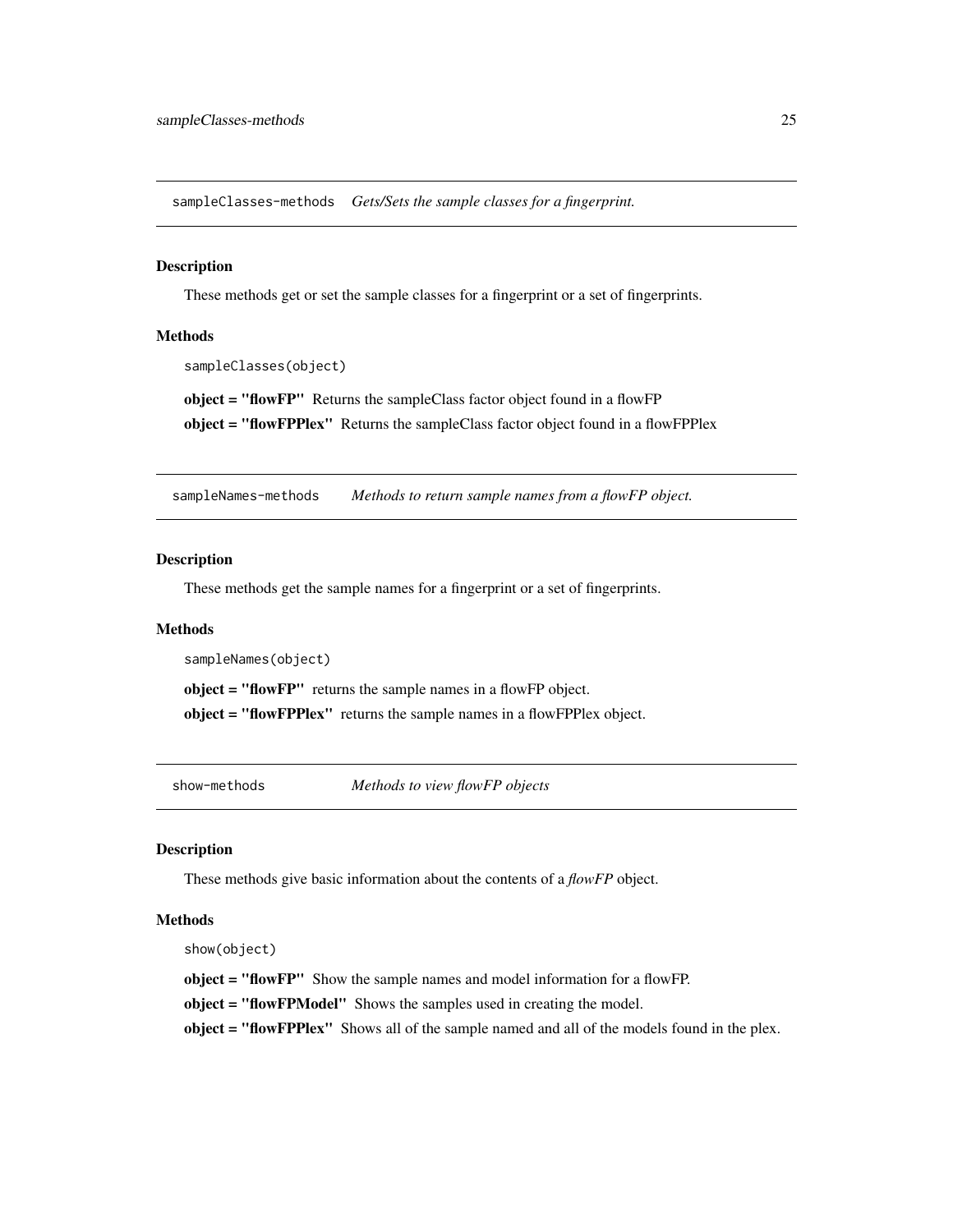<span id="page-25-0"></span>

These methods give a summary of the flowFP object.

# Methods

summary(object)

object = "flowFP" Show the per-instance min/max/mean counts in aflowFP.

object = "flowFPModel" Shows length, class and mode info for a flowFPModel.

object = "flowFPPlex" Shows length, class and mode info for a flowFPPlex.

tags-methods *Returns tags from a flowFP object.*

# <span id="page-25-1"></span>Description

The tags method is a map into a flowFP object which defines the bin number to which each event in the object has been assigned in fingerprinting process.

#### Methods

tags(object)

object = "flowFP" returns a list of vectors.

#### **Notes**

This method returns a list of vectors. There is a one-to-one correspondence between vectors in the list and *flowFrame*s in the *flowSet* in the flowFP.

For each vector in the list, there is a one-to-one correspondence between the vector elements and the events in the corresponding *flowFrame*. Each vector element is an integer index that indicates the bin number to which that event was assigned in the fingerprinting process.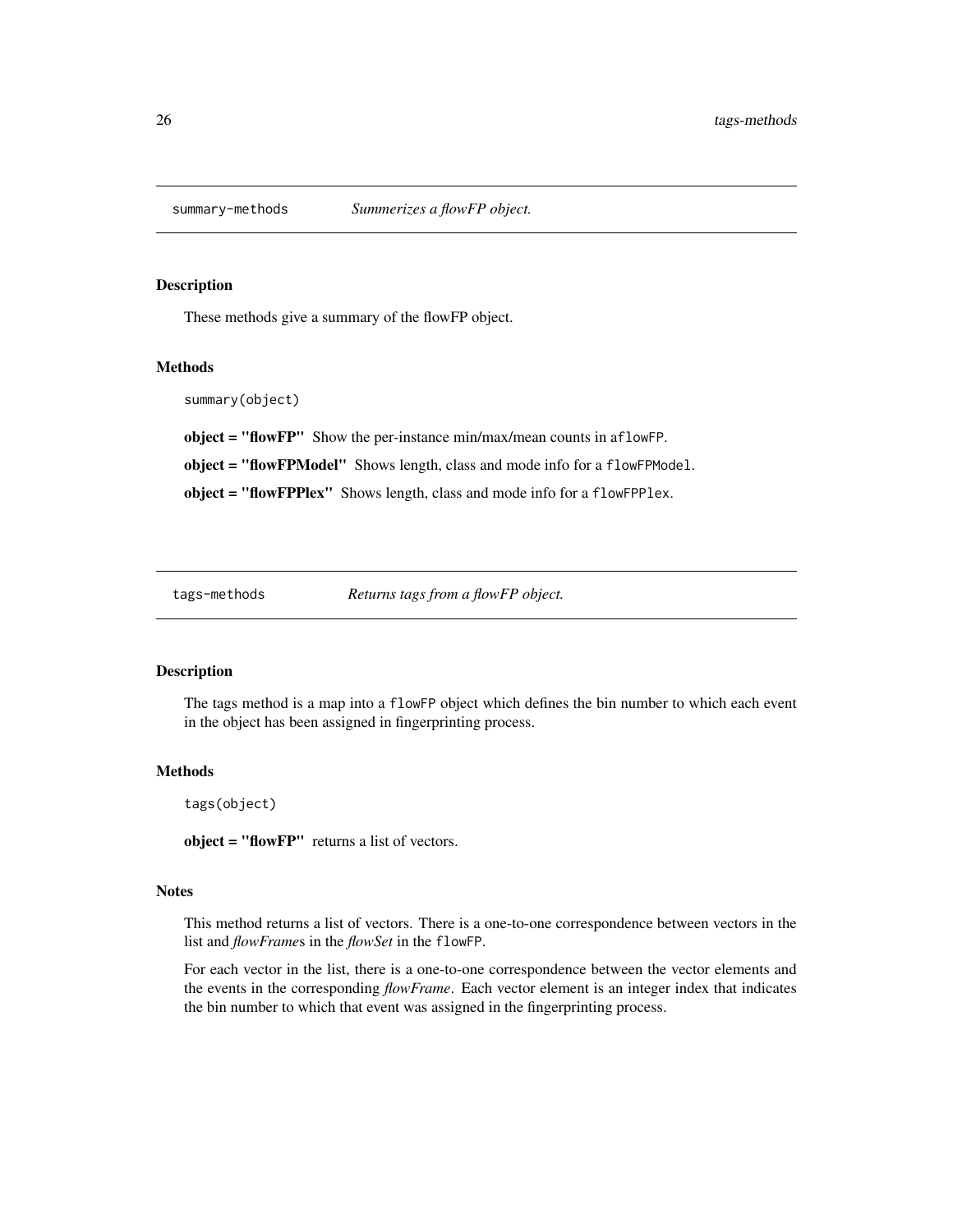<span id="page-26-0"></span>

These methods allow subset indexing for flowFP and flowFPPlex objects.

# Methods

 $x = "flowFP", i = "numeric"$  [indexing returns a subset of the fingerprints in a flowFP.

- $x = "flowFP", i = "character"$  [ indexing returns a subset of the fingerprints in a flowFP. If i matches one or more *sampleClasses* in the flowFP, the subset operator returns all fingerprints of that class (or classes). If no matches with *sampleClass* are found, then the operator attempts to match *sampleNames*, and returns all matches found.
- $x =$  "flowFPPlex",  $i =$  "numeric" [indexing returns a new flowFPPlex with the specified subset of fingerprints.
- $x =$  "flowFPPlex",  $i =$  "numeric" [[ indexing returns a single flowFP object from a flowplex.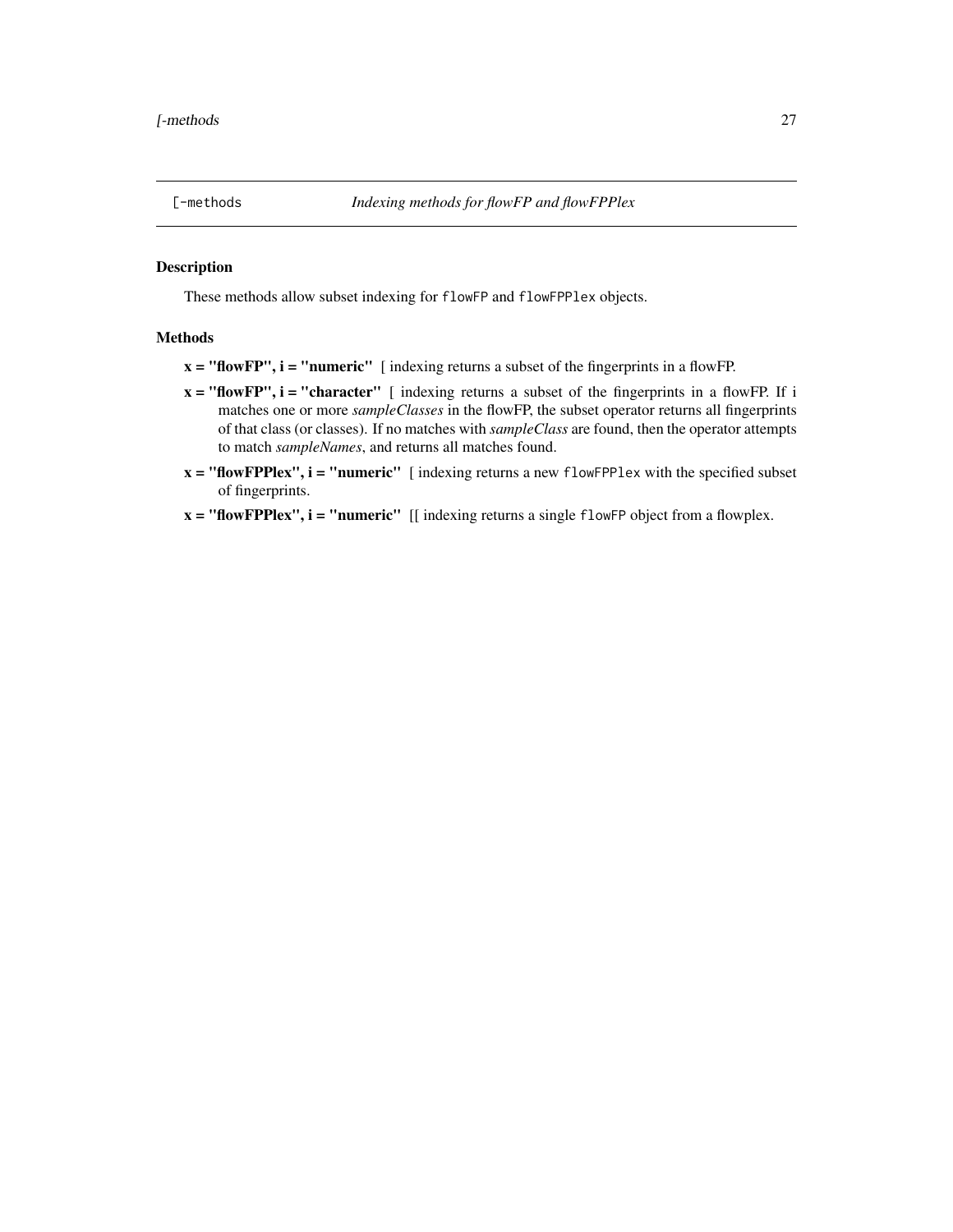# <span id="page-27-0"></span>**Index**

∗ classes flowFP, [7](#page-6-0) flowFP-class, [8](#page-7-0) flowFPModel, [10](#page-9-0) flowFPModel-class, [12](#page-11-0) flowFPPlex, [14](#page-13-0) flowFPPlex-class, [15](#page-14-0) ∗ datasets fs1, [16](#page-15-0) fs2, [17](#page-16-0) plate, [22](#page-21-0) ∗ methods [-methods, [27](#page-26-0) append-methods, [5](#page-4-0) binBoundary-methods, [6](#page-5-0) counts-methods, [6](#page-5-0) hasClasses-methods, [18](#page-17-0) length-methods, [20](#page-19-0) name-methods, [20](#page-19-0) nFeatures-methods, [21](#page-20-0) nInstances-methods, [21](#page-20-0) nRecursions-methods, [21](#page-20-0) parameters-methods, [22](#page-21-0) plot-methods, [23](#page-22-0) sampleClasses-methods, [25](#page-24-0) sampleNames-methods, [25](#page-24-0) show-methods, [25](#page-24-0) summary-methods, [26](#page-25-0) tags-methods, [26](#page-25-0) ∗ package flowFP-package, [2](#page-1-0) [,flowFP,character-method *(*[-methods*)*, [27](#page-26-0) [,flowFP,numeric-method *(*[-methods*)*, [27](#page-26-0) [,flowFPPlex,ANY-method *(*[-methods*)*, [27](#page-26-0) [-methods, [27](#page-26-0) [[,flowFPPlex,ANY-method *(*[-methods*)*, [27](#page-26-0) [[-methods *(*[-methods*)*, [27](#page-26-0) [[<-,flowFPPlex,numeric,ANY,flowFP-method *(*[-methods*)*, [27](#page-26-0)

append,flowFPPlex,flowFP-method *(*append-methods*)*, [5](#page-4-0) append,flowFPPlex,flowFPPlex-method *(*append-methods*)*, [5](#page-4-0) append,flowFPPlex,list-method *(*append-methods*)*, [5](#page-4-0) append-methods, [5,](#page-4-0) *[14](#page-13-0)*

binBoundary *(*binBoundary-methods*)*, [6](#page-5-0) binBoundary,flowFP-method *(*binBoundary-methods*)*, [6](#page-5-0) binBoundary,flowFPModel-method *(*binBoundary-methods*)*, [6](#page-5-0) binBoundary-methods, [6](#page-5-0)

counts, *[9](#page-8-0)* counts *(*counts-methods*)*, [6](#page-5-0) counts,flowFP-method *(*counts-methods*)*, [6](#page-5-0) counts,flowFPPlex-method *(*counts-methods*)*, [6](#page-5-0) counts-methods, [6](#page-5-0)

flowFP, *[3](#page-2-0)[–5](#page-4-0)*, [7,](#page-6-0) *[8](#page-7-0)*, *[10,](#page-9-0) [11](#page-10-0)*, *[14,](#page-13-0) [15](#page-14-0)*, *[18](#page-17-0)*, *[22](#page-21-0)* flowFP-class, *[7,](#page-6-0) [8](#page-7-0)*, [8](#page-7-0) flowFP-package, [2](#page-1-0) flowFPModel, *[3](#page-2-0)*, *[7](#page-6-0)[–10](#page-9-0)*, [10,](#page-9-0) *[11](#page-10-0)[–14](#page-13-0)*, *[19](#page-18-0)*, *[22](#page-21-0)* flowFPModel-class, *[8](#page-7-0)*, *[10](#page-9-0)*, [12](#page-11-0) flowFPPlex, *[4,](#page-3-0) [5](#page-4-0)*, [14,](#page-13-0) *[15,](#page-14-0) [16](#page-15-0)*, *[18](#page-17-0)*, *[20](#page-19-0)* flowFPPlex-class, *[14,](#page-13-0) [15](#page-14-0)*, [15](#page-14-0) flowFrame, *[3](#page-2-0)*, *[7,](#page-6-0) [8](#page-7-0)*, *[10](#page-9-0)[–12](#page-11-0)* flowSet, *[3](#page-2-0)*, *[7,](#page-6-0) [8](#page-7-0)*, *[10](#page-9-0)[–12](#page-11-0)* fs1, [16](#page-15-0) fs2, [17](#page-16-0)

hasClasses *(*hasClasses-methods*)*, [18](#page-17-0) hasClasses,flowFP-method *(*hasClasses-methods*)*, [18](#page-17-0) hasClasses,flowFPPlex-method *(*hasClasses-methods*)*, [18](#page-17-0)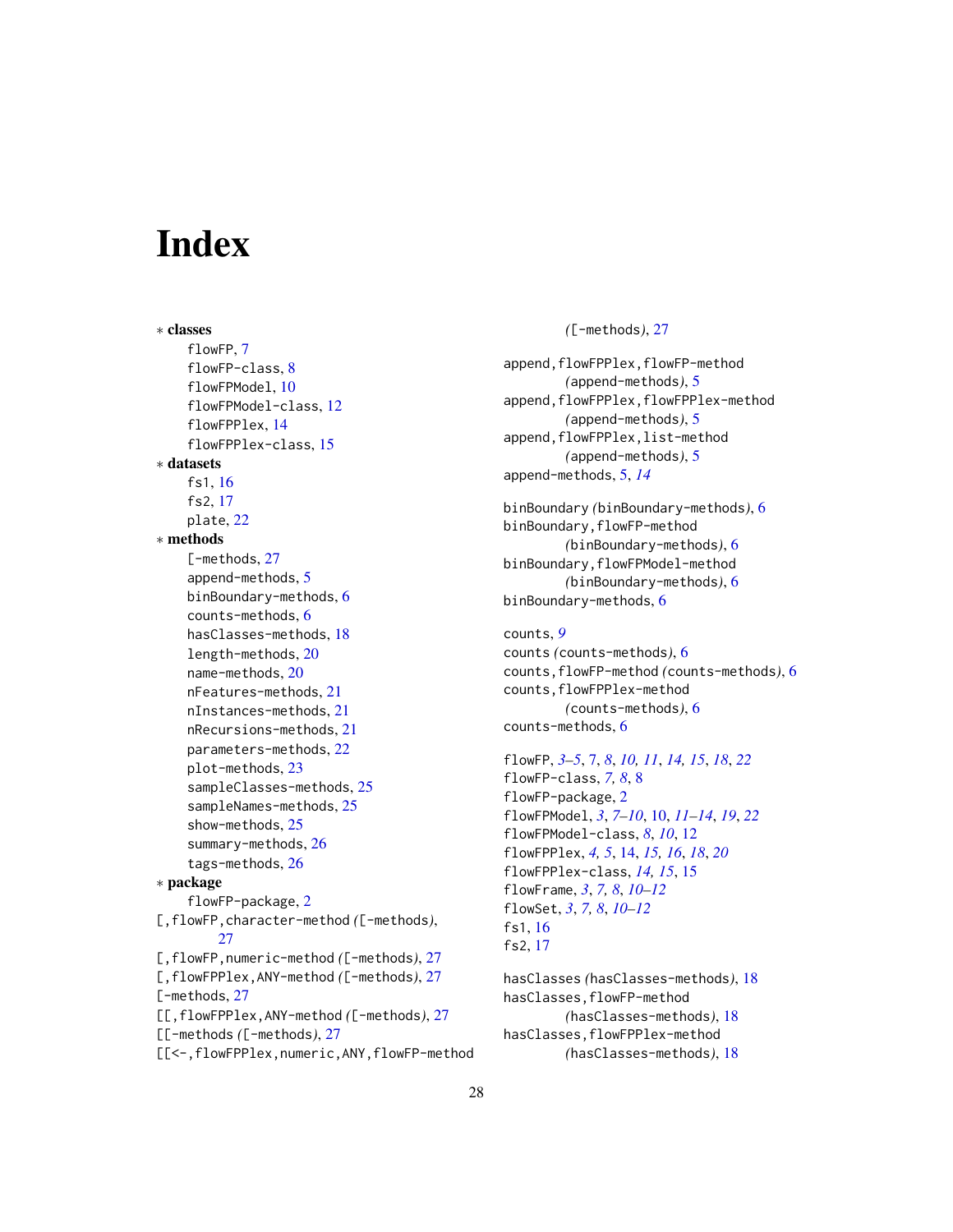# INDEX 29

hasClasses-methods, [18](#page-17-0) is.flowFP, [18](#page-17-0) is.flowFPModel, [19](#page-18-0) is.flowFPPlex, [19](#page-18-0) length, flowFPPlex-method *(*length-methods*)*, [20](#page-19-0) length-methods, [20](#page-19-0) length<-,flowFPPlex,numeric-method *(*length-methods*)*, [20](#page-19-0) name *(*name-methods*)*, [20](#page-19-0) name,flowFP-method *(*name-methods*)*, [20](#page-19-0) name,flowFPModel-method *(*name-methods*)*, [20](#page-19-0) name,flowFPPlex-method *(*name-methods*)*, [20](#page-19-0) name-methods, [20](#page-19-0) nFeatures *(*nFeatures-methods*)*, [21](#page-20-0) nFeatures,flowFP-method *(*nFeatures-methods*)*, [21](#page-20-0) nFeatures,flowFPModel-method *(*nFeatures-methods*)*, [21](#page-20-0) nFeatures,flowFPPlex-method *(*nFeatures-methods*)*, [21](#page-20-0) nFeatures-methods, [21](#page-20-0) nInstances *(*nInstances-methods*)*, [21](#page-20-0) nInstances,flowFP-method *(*nInstances-methods*)*, [21](#page-20-0) nInstances,flowFPPlex-method *(*nInstances-methods*)*, [21](#page-20-0) nInstances-methods, [21](#page-20-0) nRecursions *(*nRecursions-methods*)*, [21](#page-20-0) nRecursions,flowFP-method *(*nRecursions-methods*)*, [21](#page-20-0) nRecursions,flowFPModel-method *(*nRecursions-methods*)*, [21](#page-20-0) nRecursions,flowFPPlex-method *(*nRecursions-methods*)*, [21](#page-20-0) nRecursions-methods, [21](#page-20-0) nRecursions<- *(*nRecursions-methods*)*, [21](#page-20-0) nRecursions<-,flowFP,numeric-method *(*nRecursions-methods*)*, [21](#page-20-0) nRecursions<-,flowFPModel,numeric-method *(*nRecursions-methods*)*, [21](#page-20-0)

parameters, flowFP-method *(*parameters-methods*)*, [22](#page-21-0)

parameters,flowFPModel-method *(*parameters-methods*)*, [22](#page-21-0) parameters-methods, [22](#page-21-0) plate, [22](#page-21-0) plot,flowFP,flowFrame-method *(*plot-methods*)*, [23](#page-22-0) plot,flowFP,flowSet-method *(*plot-methods*)*, [23](#page-22-0) plot,flowFP,missing-method *(*plot-methods*)*, [23](#page-22-0) plot, flowFPModel, flowFrame-method *(*plot-methods*)*, [23](#page-22-0) plot,flowFPModel,flowSet-method *(*plot-methods*)*, [23](#page-22-0) plot,flowFPModel,missing-method *(*plot-methods*)*, [23](#page-22-0) plot,flowFPPlex,missing-method *(*plot-methods*)*, [23](#page-22-0) plot-methods, [23](#page-22-0)

sampleClasses, *[5](#page-4-0)* sampleClasses *(*sampleClasses-methods*)*, [25](#page-24-0) sampleClasses, flowFP-method *(*sampleClasses-methods*)*, [25](#page-24-0) sampleClasses, flowFPPlex-method *(*sampleClasses-methods*)*, [25](#page-24-0) sampleClasses-methods, [25](#page-24-0) sampleClasses<- *(*sampleClasses-methods*)*, [25](#page-24-0) sampleClasses<-,flowFP-method *(*sampleClasses-methods*)*, [25](#page-24-0) sampleClasses<-,flowFPPlex-method *(*sampleClasses-methods*)*, [25](#page-24-0) sampleNames, *[5](#page-4-0)* sampleNames *(*sampleNames-methods*)*, [25](#page-24-0) sampleNames, flowFP-method *(*sampleNames-methods*)*, [25](#page-24-0) sampleNames, flowFPPlex-method *(*sampleNames-methods*)*, [25](#page-24-0) sampleNames-methods, [25](#page-24-0) show,flowFP-method *(*show-methods*)*, [25](#page-24-0) show,flowFPModel-method *(*show-methods*)*, [25](#page-24-0) show,flowFPPlex-method *(*show-methods*)*, [25](#page-24-0) show-methods, [25](#page-24-0) summary,flowFP-method *(*summary-methods*)*, [26](#page-25-0)